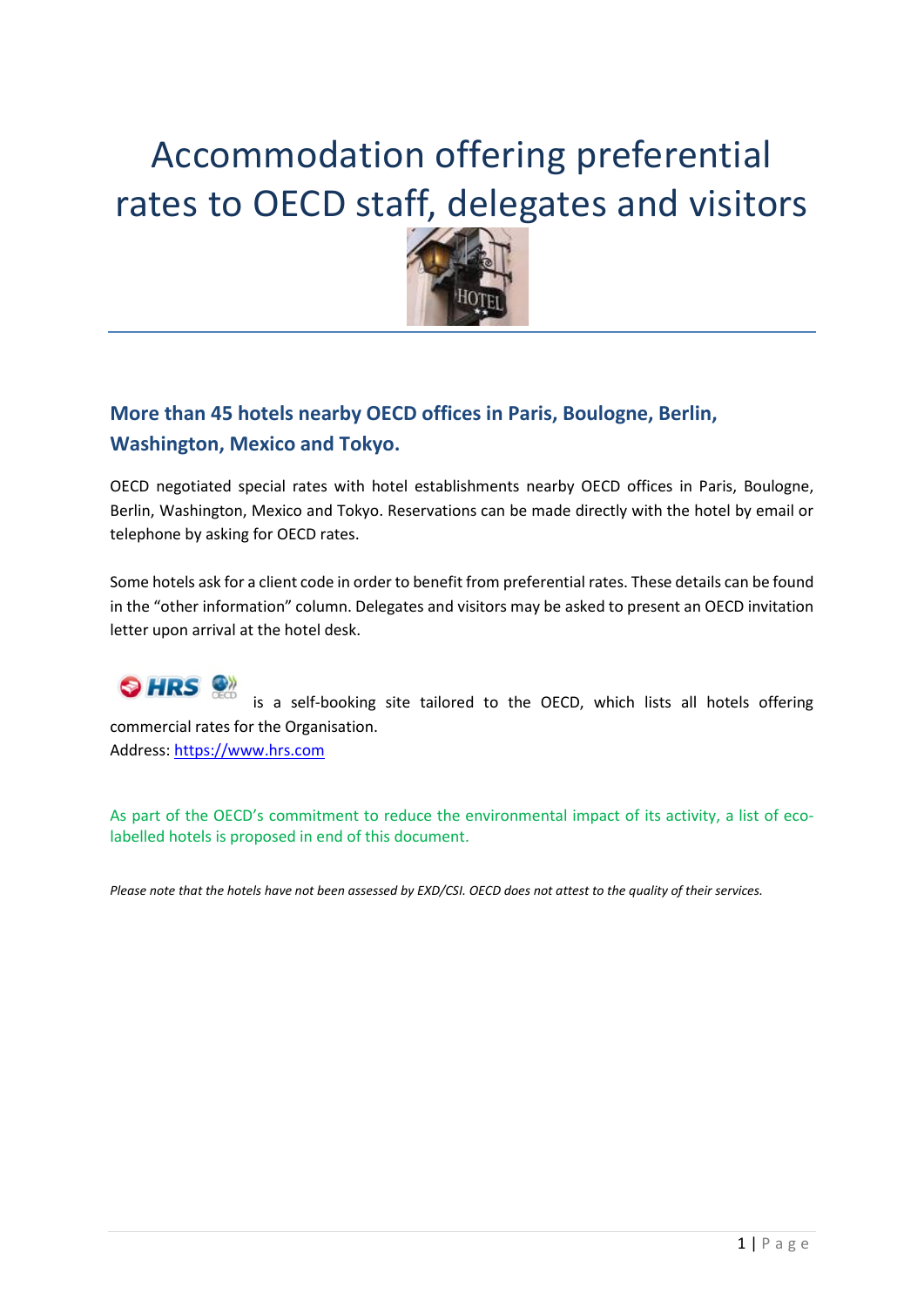<span id="page-1-0"></span>

| <b>Table of Contents</b>                                          | page |
|-------------------------------------------------------------------|------|
| Introduction                                                      | 1    |
| 2 star hotels close to OECD Headquarters - Paris 16th             | 3    |
| 3 star hotels close to OECD Headquarters - Paris 16 <sup>th</sup> | 4    |
| 4 star hotels close to OECD Headquarters - Paris 16 <sup>th</sup> | 8    |
| 5 star hotels close to OECD Headquarters - Paris 16th             | 11   |
| 3 star hotels close to IEA - Paris 15 <sup>th</sup>               | 13   |
| 4 star hotels close to IEA - Paris 15th                           | 14   |
| 3 star hotel in Boulogne                                          | 15   |
| 4 star hotel in Boulogne                                          | 16   |
| <b>Hotels in Berlin</b>                                           | 17   |
| 5 star hotel in Mexico                                            | 18   |
| <b>Hotels in Tokyo</b>                                            | 19   |
| <b>Hôtels in Washington</b>                                       | 20   |
| <b>Eco-labelled hotels</b>                                        | 21   |

*List updated yearly (last update: March 2019)*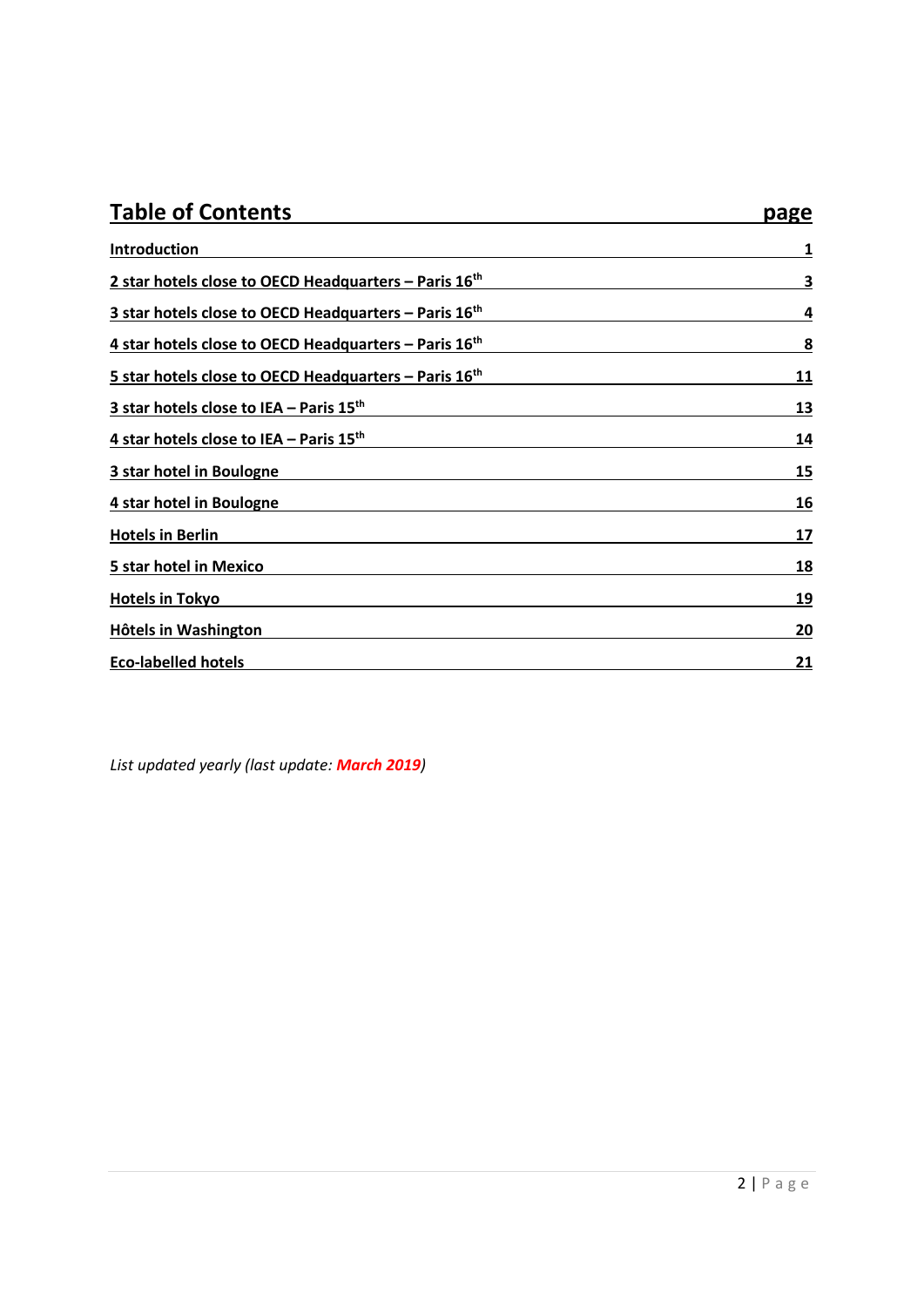<span id="page-2-0"></span>

| Hotels $**$ – Paris $16th$                                                                                                                                                                                                                    | <b>OECD</b> rate                                  | <b>Breakfast</b> | <b>Other information</b>                                                                                                                   |
|-----------------------------------------------------------------------------------------------------------------------------------------------------------------------------------------------------------------------------------------------|---------------------------------------------------|------------------|--------------------------------------------------------------------------------------------------------------------------------------------|
| <b>ANGLETERRE ETOILE **</b><br>21, rue Copernic, 75016 Paris<br>Tel: +33 1 47 27 80 67<br>Email: contact@hotelangleterre-etoile.com<br>Website: www.hotelangleterre-etoile.com<br>Metro: Boissière or Victor Hugo<br>Distance from OECD: 2 Km | Single /double/Twin:<br>125€                      | 9€               | Free Wi-Fi<br>29 rooms<br>Cancellation free of charge<br>before noon on the day<br>prior to arrival                                        |
| <b>EXELMANS **</b><br>73, rue Boileau, 75016 Paris<br>llTel: +33 1 42 24 94 66<br>Email: exelmans@escapade-paris.com<br>Website: hotelexelmans.com<br>llMetro: Exelmans<br>llDistance from OECD : 2.8 Km                                      | Garden Room:<br>124€<br>+15 € during Fair periods | Included         | 47 rooms<br>No Lift!<br>Cancellation free of charge<br>before noon on the day<br>prior to arrival<br><b>All taxes included</b>             |
| LE HAMEAU DE PASSY **<br>48, rue de Passy, 75016 Paris<br>lTel: +33 1 42 88 47 55<br>Email: contact@hameaudepassy.com<br>Website: www.hameaudepassy.com<br>Metro: La Muette or Passy<br>Distance from OECD: 0.9 Km                            | Single : 150 €<br>Double: 169€<br>Twin: 179€      | Included         | Free Wi-Fi<br>32 rooms<br>Direct booking on the<br>Website by filling in the<br>Promo code field with the<br><b>Client Code: OCDEPASSY</b> |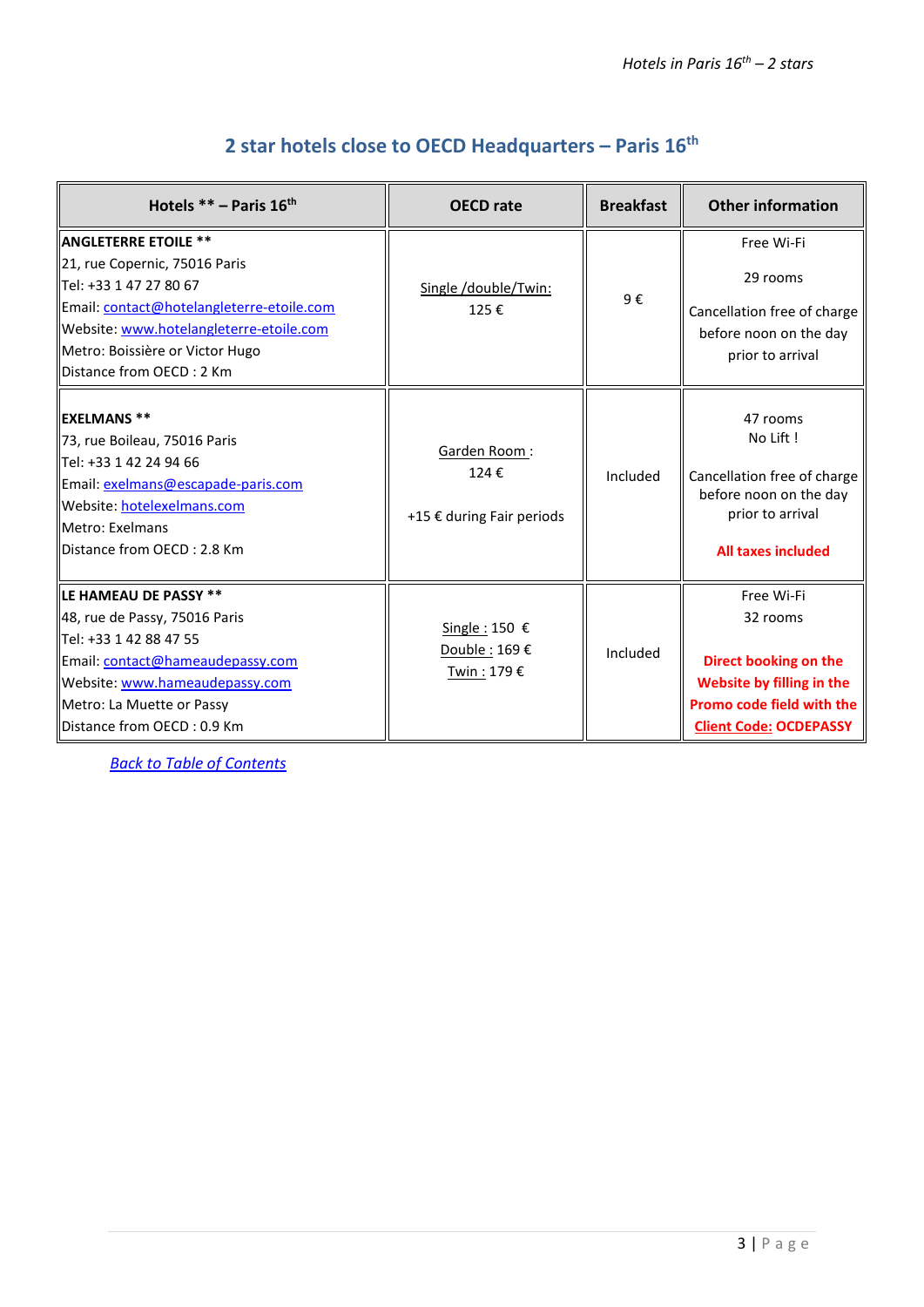<span id="page-3-0"></span>

| Hotels *** - Paris 16th                                                                                                                                                                                                                      | <b>OECD</b> rate                                                                                                                                                          | <b>Breakfast</b> | <b>Other information</b>                                                                                                              |
|----------------------------------------------------------------------------------------------------------------------------------------------------------------------------------------------------------------------------------------------|---------------------------------------------------------------------------------------------------------------------------------------------------------------------------|------------------|---------------------------------------------------------------------------------------------------------------------------------------|
| AERO ***<br>3, Place de Passy, 75016 Paris<br>Tel: +33 1 46 47 10 00<br>Email: contact@parishotelaero.com<br>Website: www.parishotelaero.com<br>Metro: Passy or La Muette<br>Distance from OECD: 0.9 Km                                      | Single:<br>110€<br>Double/Twin:<br>149€<br>Superior:<br>179€                                                                                                              | 12€              | Free Wi-Fi<br>14 rooms                                                                                                                |
| <b>BEAUSEJOUR RANELAGH ***</b><br>99, Rue Ranelagh, 75016 Paris<br>Tel: +33 1 42 88 14 39<br>Email: hotelbeausejourranelagh@wanadoo.fr<br>Website: www.hotel-beausejour-ranelagh.com<br>Metro: Ranelagh<br>Distance from OECD: 1 Km          | Standard:<br>146€<br>Superior:<br>165€<br>Deluxe:<br>195€                                                                                                                 | 11€              | 30 rooms<br><b>Agreement Code: OCDE</b><br>Cancellation free of charge: 48<br>hours before arrival                                    |
| <b>BEST WESTERN AU TROCADERO ***</b><br>3, avenue Raymond Poincaré, 75116 Paris<br>Tel: +33 1 47 27 33 30<br>Email: info@hotelautrocadero.com<br>Website: www.hotelautrocadero.com<br>Metro: Trocadéro<br>Distance from OECD: 1.6 Km         | Single:<br>155 € /186 €*<br>Double/Twin:<br>170 € / 204 €*<br>+10 € to 12 € for a<br>double occupancy<br>*During Fair period                                              | Included         | <b>Hotel renovated in 2015-</b><br>2017 : New bedding<br>Free Wi-Fi<br>27 rooms<br><b>All taxes included</b>                          |
| <b>CITADINES TROCADERO ***</b><br>29, bis rue Saint Didier, 75116 Paris<br>Tel: +33 1 56 90 70 00<br>Email: trocadero@citadines.com<br>Website: www.citadines.com/trocadero<br>Metro: Trocadéro or Victor Hugo<br>Distance from OECD: 1.7 Km | Classic Room<br>( <b>1</b> pers.):<br>113 € to 139 €*<br><b>Studio Classic</b><br>$(2pers.)$ :<br>138 € to 170 €*<br>*Depending on the<br>nights booked -<br>lower prices | 13€              | Free Wi-Fi<br>97 rooms<br>Book by phone:<br>+33 1 41 05 79 70<br>or by email:<br>corporate@citadines.com<br><b>Booking Code: OCDE</b> |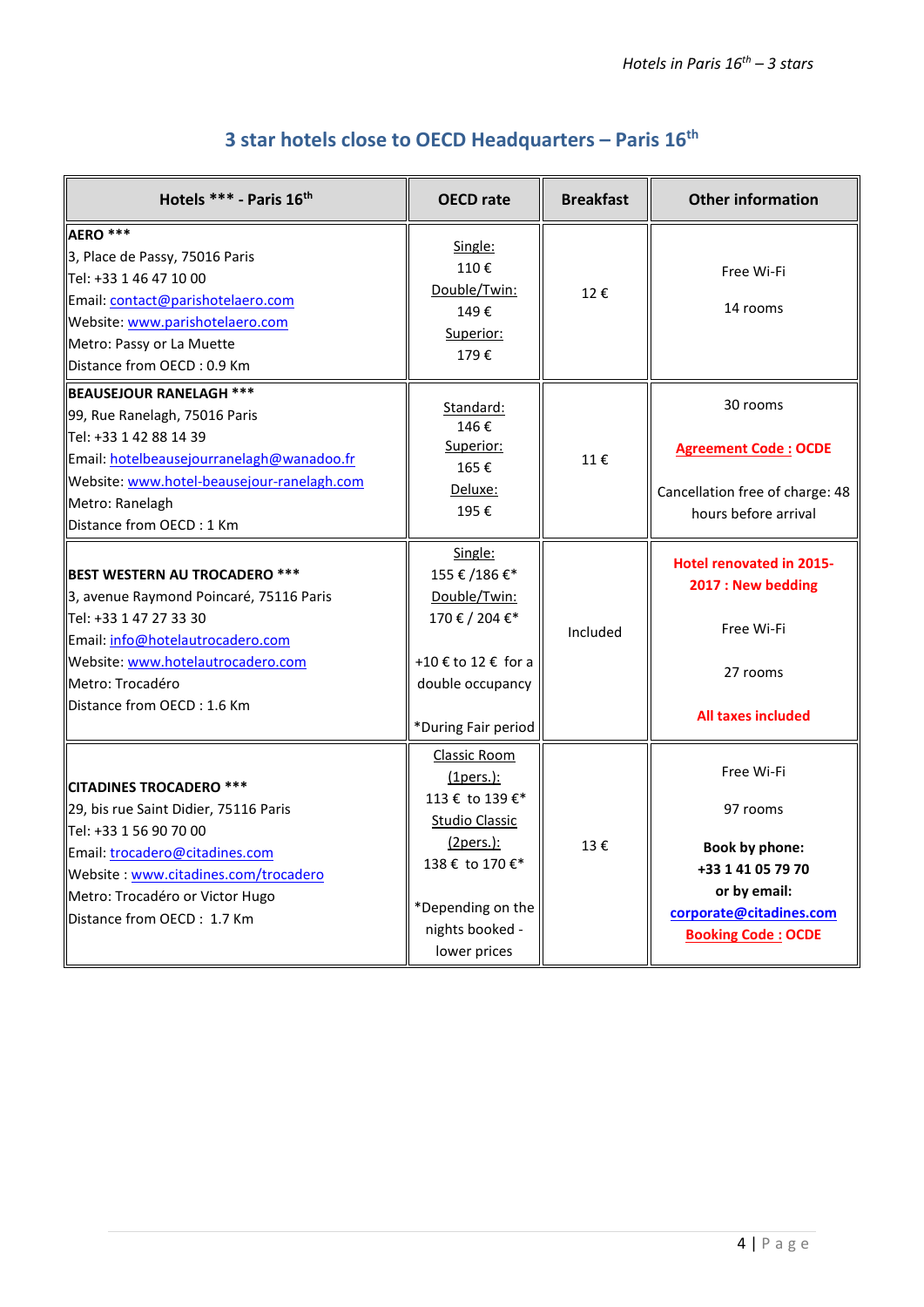| Hotels *** - Paris 16th                                                                                                                                                                                                            | <b>OECD</b> rate                                                                                                                                                 | <b>Breakfast</b>      | <b>Other information</b>                                                                                                              |
|------------------------------------------------------------------------------------------------------------------------------------------------------------------------------------------------------------------------------------|------------------------------------------------------------------------------------------------------------------------------------------------------------------|-----------------------|---------------------------------------------------------------------------------------------------------------------------------------|
| <b>IEIFFEL KENNEDY ***</b><br>12, rue Boulainvilliers, 75016 Paris<br>  Tel: +33 1 45 24 45 75<br>Email: eiffelkennedy@wanadoo.fr<br>Website: www.eiffelkennedy.com<br>Metro: Ranelagh<br>Distance from OECD: 1.2 Km               | Single:<br>140€<br>Double/Twin:<br>160€                                                                                                                          | Included              | <b>Hotel renovated in 2015</b><br>Free Wi-Fi<br>Air-conditioning<br>30 rooms<br><b>Client Code: OECD</b><br><b>All taxes included</b> |
| <b>ETOILE TROCADERO ***</b><br>21, Rue saint Didier, 75116 paris<br>Tel: +33 1 45 53 00 45<br>Email: hotel@etoiletrocadero.com<br>Website: www.etoiletrocadero.com<br>Metro: Boissière or Trocadéro<br>Distance from OECD: 1.7 KM  | Double<br>(Single or double occupation):<br>167€                                                                                                                 | Included              | Free Wi-Fi<br>23 rooms                                                                                                                |
| <b>FLORIDE ETOILE ***</b><br>14, rue Saint Didier, 75106 Paris<br>Tel: +33 1 47 27 23 36<br>Email: floride.etoile@elystel.fr<br>Website: www.floride-paris-hotel.com<br>Metro: Boissière<br>Distance from OECD: 1.7 KM             | Single Club:<br>150 € to 175 €*<br>Single Executive:<br>189 € to 209 €*<br>+20€ for a double occupancy<br>*Preferential rates not<br>available during Fair dates | Included              | Free Wi-Fi<br>63 rooms<br>Cancellation free of charge<br>until 6.00pm the day before<br>arrival<br><b>All taxes includes</b>          |
| <b>ECOLABEL</b><br>GAVARNI ***<br>5, rue Gavarni, 75116 Paris<br>Tel: +33 1 45 24 52 82<br>Email: reservation@gavarni.com<br>Website: www.gavarni.com<br>Metro: Passy<br>Distance from OECD: 1.2 Km                                | Standard:<br>105€<br>Classic:<br>125€<br>Classic Double:<br>150€<br>Superior:<br>165€<br>Suite Junior:<br>200€<br>Suite Eiffel:<br>300€                          | Included<br>(Organic) | Free Wi-Fi<br>25 rooms<br><b>ECOLABEL</b><br>(more info here)                                                                         |
| <b>LES HAUTS DE PASSY ***</b><br>37, rue de l'Annonciation, 75016 Paris<br>Tel: +33 1 42 88 47 28<br>Email: hotel@leshautsdepassy.com<br>Website: www.leshautsdepassy.com<br>Metro: Passy or La Muette<br>Distance from OECD: 1 Km | Single:<br>139 € to 159 €*<br>Double:<br>155 € to 173 €*<br>*Fares non available from<br>June 17th to 21st                                                       | Included              | Free Wi-Fi<br>Air-conditioning<br>31 rooms                                                                                            |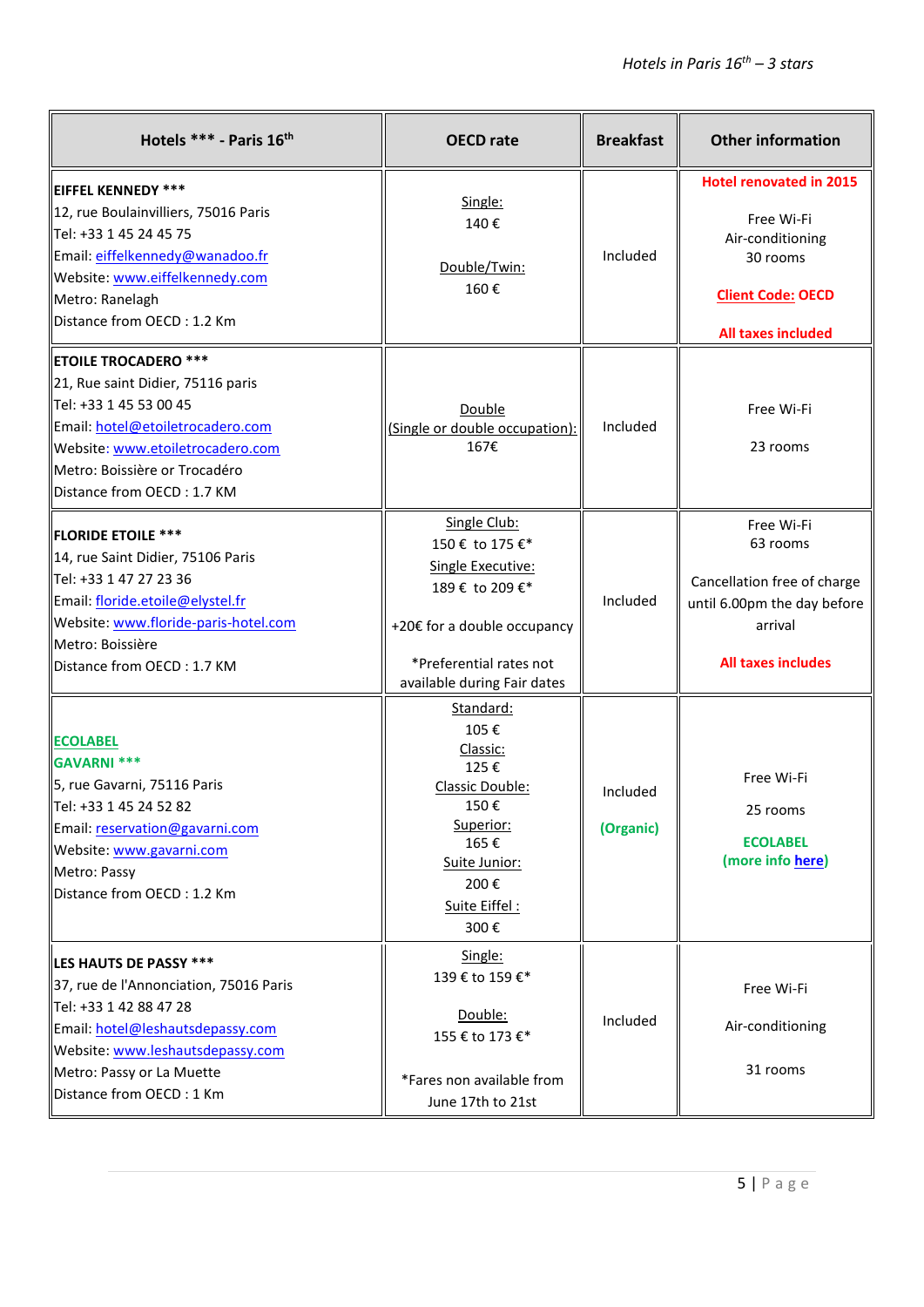| Hotels *** - Paris 16th                                                                                                                                                                                                                  | <b>OECD</b> rate                                                                          | <b>Breakfast</b> | <b>Other information</b>                                                                                                                                               |
|------------------------------------------------------------------------------------------------------------------------------------------------------------------------------------------------------------------------------------------|-------------------------------------------------------------------------------------------|------------------|------------------------------------------------------------------------------------------------------------------------------------------------------------------------|
| <b>PALAIS DE CHAILLOT ***</b><br>35, avenue Raymond Poincaré, 75116 Paris<br>Tel: +33 1 53 70 09 09<br>Email: info@hotelpalaisdechaillot.com<br>Website: www.hotelpalaisdechaillot.com<br>Metro: Trocadéro<br>Distance from OECD: 1.6 Km | Single:<br>119€/135€/169€*<br>* depending on the period of<br>stay                        | Included         | Free Wi-Fi<br>31 rooms<br>Free cancellation<br>up to D-2 days before arrival<br>Booking on the website<br><b>Client Code: OCDE75116</b><br>Or by mail:<br>resa@hpdc.fr |
| PASSY EIFFEL ***<br>10, rue de Passy, 75016 Paris<br>Tel: +33 1 45 25 55 66<br>Email: contact@passyeiffel.com<br>Website: www.passyeiffel.com<br>Metro: Passy or Trocadéro<br>Distance from OECD: 1.3 Km                                 | 5 % discount on the best<br>available daily rate                                          | n/a              | Free Wi-Fi<br>49 rooms<br><b>Booking on the website</b><br><b>Client Code: DELEOECD</b>                                                                                |
| <b>PASTEL PARIS ***</b><br>79, rue Lauriston, 75116 Paris<br>Tel: +33 1 45 53 41 15<br>Email: reception@hotelpastelparis.com<br>Website: www.hotelpastelparis.com<br>Metro: Boissière or Victor Hugo<br>Distance from OECD: 2.1 KM       | "Découverte" Single Room:<br>140 € / 170*<br>+10 € for a double occupancy<br>*Fair period | Included         | <b>Hotel renovated in 2017</b><br>Free Wi-Fi<br>38 rooms<br>Cancellation free of charge up<br>to 2.00pm the day before<br>arrival<br><b>Client Code: OCDE</b>          |
| POUSSIN ***<br>52, rue Poussin, 75016 Paris<br>llTel: +33 1 46 51 30 46<br>Email: hotel.poussin@wanadoo.fr<br>Website: www.hotelpoussin.fr<br>Metro: Michel Ange-Auteuil or Porte d'Auteuil<br>Distance from OECD : 2 km                 | Single:<br>139€<br>Double:<br>159€                                                        | 11€              | <b>Hotel renovated in 2016</b><br>Free Wi-Fi<br>27 rooms<br>Cancellation free of charge:<br>48 hours before the arrival<br>date                                        |
| VILLA NICOLO ***<br>3, rue Nicolo, 75116 Paris<br>Tel: +33 1 42 88 83 40<br>Email: contact@villanicolo.com<br>Website: www.villanicolo.com<br>Metro: Passy or La Muette<br>Distance from OECD: 0.9 Km                                    | Standard Room:<br>157€<br>Double/Twin Superior Room:<br>176€                              | Included         | Free Wi-Fi<br>27 rooms<br>Cancellation free of charge: 48<br>hours before arrival<br><b>Client Code: OECD</b>                                                          |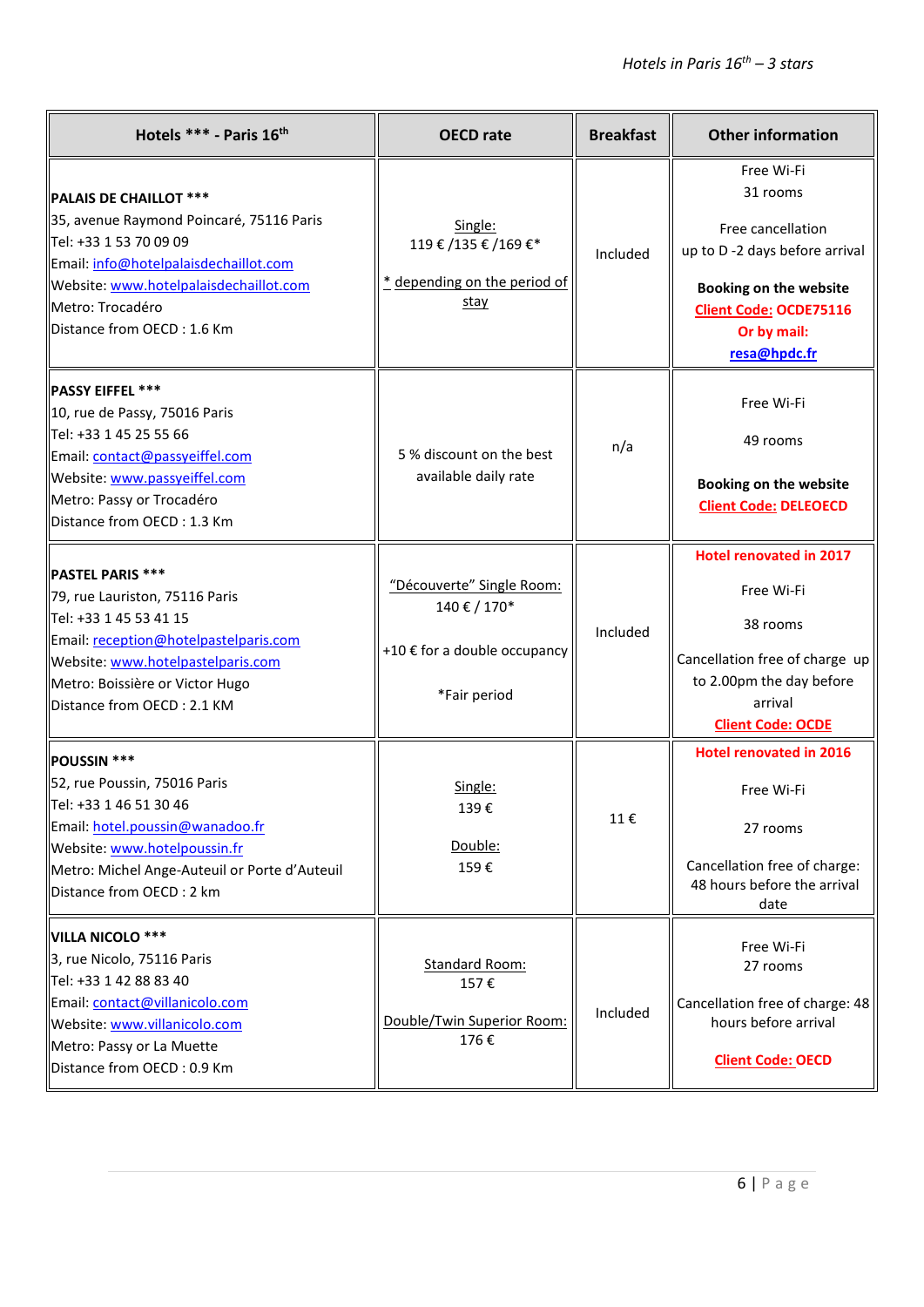|                                   | Single Standard:                   |          | Free Wi-Fi                   |
|-----------------------------------|------------------------------------|----------|------------------------------|
| <b>WINDSOR HOME ***</b>           | 125 €* / 155 €                     |          | 8 No Smoking rooms           |
| $\vert$ 3, Rue Vital, 75116 Paris | Single Superior:<br>138 €* / 170 € |          | 14 m2, 18 m2 et 26m2         |
| Tel: +33 1 45 04 49 49            | Single Luxe:                       |          |                              |
| Email: whparis@wanadoo.fr         | 153 €*/185 €                       | Included | Cancellation free of charge: |
| Website: www.windsorhomeparis.fr  | Double occupancy:                  |          | Up to 3 working days before  |
| Metro: Muette or Passy            | $+35 \epsilon$                     |          | arrival                      |
| <b>IDistance from OECD: 1 Km</b>  | *during Low period from            |          |                              |
|                                   | 01/12/19 to 03/11/19               |          | <b>Client Code: CANON</b>    |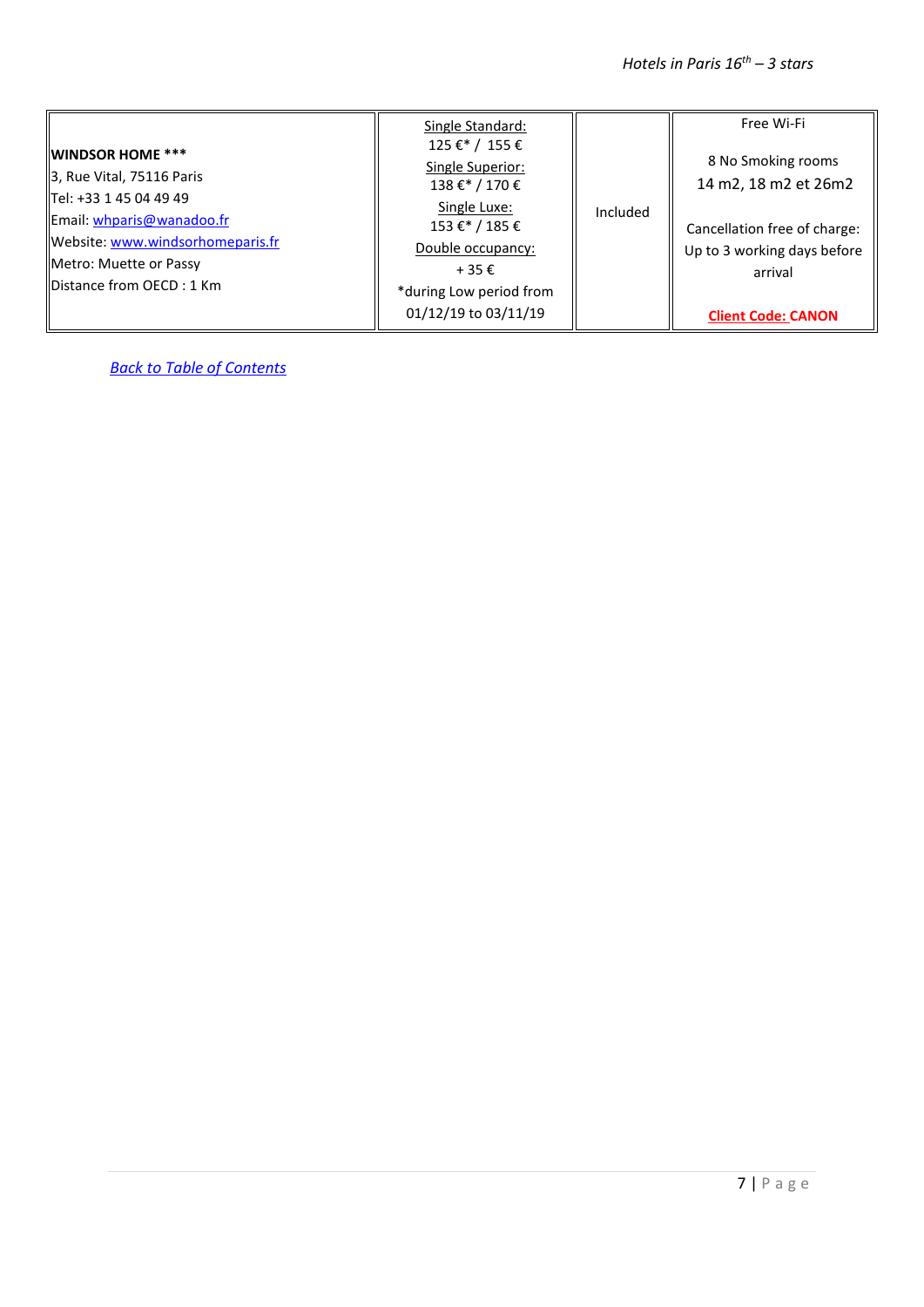<span id="page-7-0"></span>

| Hotels **** - Paris 16th                                                                                                                                                                                                                                         | <b>OECD</b> rate                                                                                                                                                     | <b>Breakfast</b> | <b>Other information</b>                                                                                                                                                                                      |
|------------------------------------------------------------------------------------------------------------------------------------------------------------------------------------------------------------------------------------------------------------------|----------------------------------------------------------------------------------------------------------------------------------------------------------------------|------------------|---------------------------------------------------------------------------------------------------------------------------------------------------------------------------------------------------------------|
| <b>BEST WESTERN PREMIER TROCADERO LA</b><br><b>TOUR****</b><br>5, bis rue Massenet, 75116 Paris<br>Tel: +33 1 45 24 43 03<br>Email: reservation@trocaderolatour.com<br>Website: www.trocaderolatour.com<br>Metro: La Muette or Passy<br>Distance from OECD: 1 Km | Classic:<br>170 € to 220 €*<br>Superior:<br>190 € to 240 €*<br>Executive:<br>240 € to 300 €*<br>*OECD rates not available<br>during Fair period                      | Included         | Free Wi-Fi<br>Air-conditioning<br>Conference room up to 20<br>persons<br>41 rooms                                                                                                                             |
| <b>FELICIEN ****</b><br>21, rue Félicien David, 75016 Paris<br>Tel: +33 1 55 74 00 00<br>Email: contact@hotelfelicienparis.com<br>Website: www.hotelfelicienparis.com<br>Metro: Jasmin or Mirabeau<br>Distance from OECD: 1.7 Km                                 | <b>Standard Room</b><br>(Creation Elegant) :<br>155 €/199 €/249 €<br><b>Superior Room</b><br>(Creation Collection):<br>175 €/219 €/269 €                             | Included         | Free Wi-Fi<br>34 rooms<br>Free access to the Spa<br>Room upgrade offers if available<br><b>Client Code: OCDE</b><br>Cancellation free of charge until<br>noon the day of arrival<br><b>All taxes included</b> |
| <b>GARDEN ELYSEE ****</b><br>12, rue Saint Didier, 75116 Paris<br>Tel: +33 1 47 55 01 11<br>Email: garden.elysee@elystel.com<br>Website: www.paris-hotel-gardenelysee.com<br>Metro: Boissière<br>Distance from OECD: 1.8 Km                                      | <b>Single Classic:</b><br>205 € to 240 €*<br>Single Superior:<br>225 € to 270 €*<br>+20 € per extra person<br>*preferential rates not available<br>during Fair dates | Included         | Free Wi-Fi<br>46 rooms<br>Free access to the Fitness Room<br>Cancellation free of charge until<br>6.00pm the day before arrival<br><b>All taxes included</b>                                                  |
| KEPPLER****<br>10, rue Kepler, 75116 Paris<br>Tel: +33 1 47 20 65 05<br>Email: Hotel@keppler.fr<br>Website: www.keppler.fr<br>Metro: Georges V<br>Distance from OECD: 2.7 Km                                                                                     | Single: 249 €<br>Double: 275 €<br>Executive: 305 €<br>Suite: 450 €                                                                                                   | Included         | Free Wi-Fi<br>39 rooms<br>Sauna, Fitness, Hammam<br><b>Reservations must be made</b><br>directly with the hotel                                                                                               |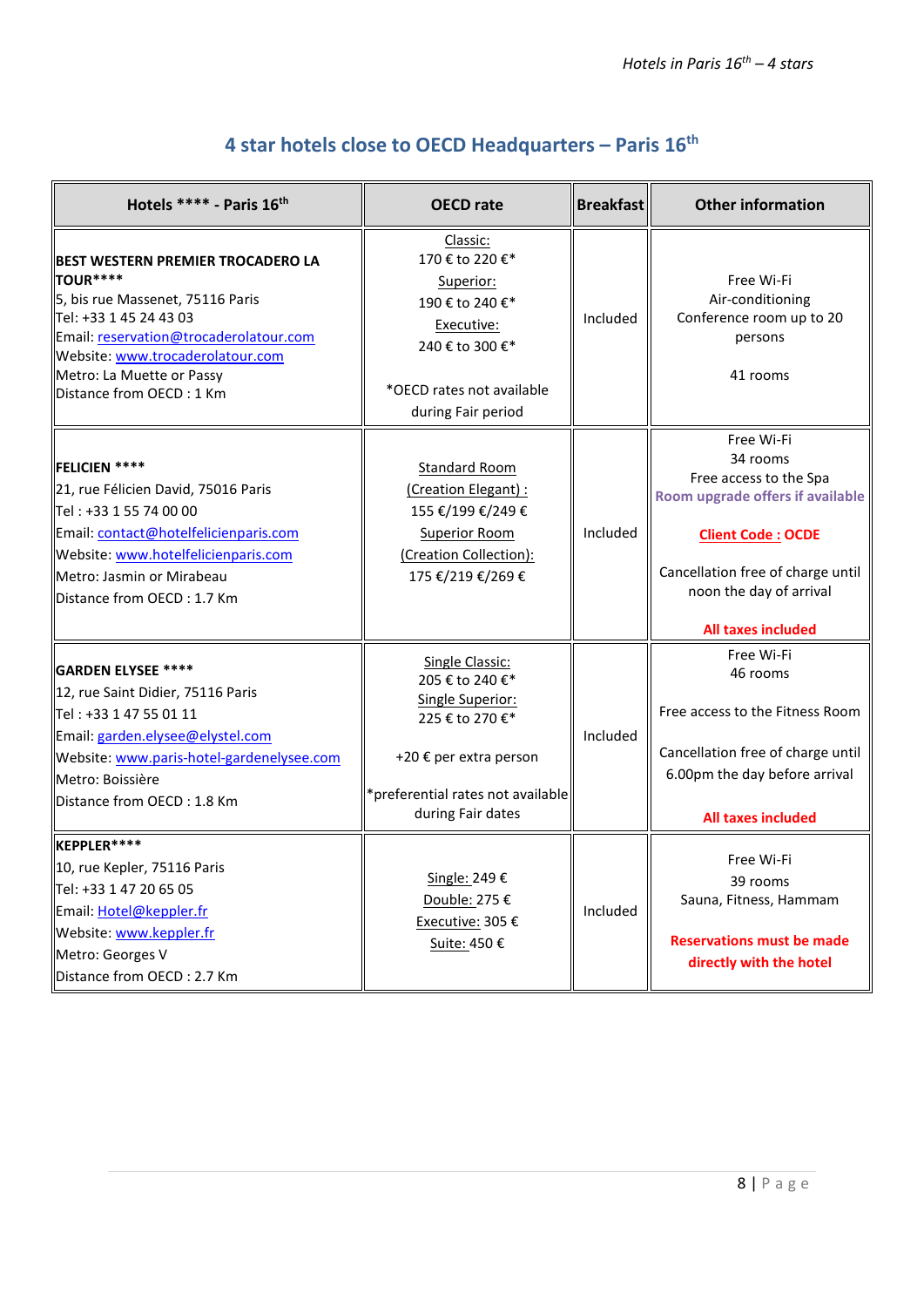| Hotels **** - Paris 16th                                                                                                                                                                                                                                                                                    | <b>OECD</b> rate                                                                                                                                                                                  | <b>Breakfast</b> | <b>Other information</b>                                                                                                                                                                                    |
|-------------------------------------------------------------------------------------------------------------------------------------------------------------------------------------------------------------------------------------------------------------------------------------------------------------|---------------------------------------------------------------------------------------------------------------------------------------------------------------------------------------------------|------------------|-------------------------------------------------------------------------------------------------------------------------------------------------------------------------------------------------------------|
| MAISON FL****<br>6, rue de la Tour, 75116 Paris<br>Tel: +33 1 55 74 75 75<br>Email: info@maisonfl.com<br>Website: www.maisonfl.com<br>Metro: Passy or Trocadéro<br>Distance from OECD: 1.3 Km                                                                                                               | Single: 170 €*<br>Classic: 210 €*<br>Superior: 240€*<br>Deluxe: 270 €*<br>Suite Junior: 310 €*<br>*+40 € during Fairs periods<br>+30 € for a double occupancy                                     | Included         | Free Wi-Fi<br>64 rooms<br><b>Client Code: OCDE</b><br><b>All taxes included</b><br>Cancellation free of charge up to<br>24 hours before arrival                                                             |
| MELIA PARIS CHAMPS-ELYSEES ****<br>102, avenue Victor-Hugo, 75116 Paris<br>Tel: +33 1 56 90 61 00<br>Email: reservations.champs-elysees@melia.com<br>Website: https://www.melia.com/melia-paris-<br>champs-elysees<br>Metro: Victor Hugo<br>Distance from OECD: 1.5 Km                                      | Melia: 236 €*<br>Premium: 276 €*<br>Grand Premium: 316 €*<br>+15 € for double occupancy<br>*+70 € during Fair period<br>And up to -20% off the daily<br>rate to ensure the best<br>possible rate. | Included         | Free Wi-Fi<br>61 rooms<br><b>ECO FRIENDLY HOTEL</b><br><b>Client Code: 13229USN</b><br>Cancellation free of charge up to<br>3.00 pm on the day before arrival<br>(72 hours in Fair period)                  |
| <b>GREEN KEY</b><br>METROPOLITAN ****<br>10, place de Mexico, 75116 Paris<br>Tel: +33 1 56 90 40 04<br>Email:<br>reservations.metropolitan@dokhanluxuryhotels.c<br>om<br>Website: www.metropolitan-a-tribute-portfolio-<br>hotel-paris<br>Metro: Trocadero or Rue de la Pompe<br>Distance from OECD: 1.4 Km | Classic:<br>235 € / 295 €*<br>Deluxe:<br>255€/325€*<br>*OECD fares not available<br>during Fair periods                                                                                           | Included         | Free Wi-Fi<br>48 rooms<br>Swimming pool and Hammam<br>Cancellation free of charge up to<br>4.00 pm on the day before arrival.<br>Check-in: 3:00pm<br>Check-out: noon                                        |
| PLAZA TOUR EIFFEL ****<br>32, rue Greuze, 75116 Paris<br>Tel: +33 1 47 27 10 00<br>Email: reservation@plazatoureiffel.com<br>Website: www.plazatoureiffel.com<br>Metro: Trocadéro<br>Distance from OECD: 1.3 Km                                                                                             | Superior:<br>200€<br>Deluxe:<br>240€                                                                                                                                                              | Included         | Free Wi-Fi<br>41 rooms<br>Free access to the Fitness Center<br>Cancellation free of charge 24 up<br>to 48 hours before arrival                                                                              |
| VICTOR HUGO PARIS KLEBER ****<br>19, rue Copernic, 75116 Paris<br>Tel: +33 1 45 53 76 01<br>Email: contact@victorhugohotel.com<br>Website: www.victorhugohotel.com<br>Metro: Victor Hugo or Boissière<br>Distance from OECD: 2 Km                                                                           | <b>Classic Single:</b><br>190 € to 225 €*<br>Superior:<br>235 € / 250€*<br>Prestige:<br>265€/280€*<br>*Fair period                                                                                | Included         | Closed from January 27 <sup>th</sup> to<br>March 3 <sup>rd</sup> for renovation<br>Free Wi-Fi<br>75 rooms<br>Cancellation free of charge up to<br>2.00pm the day before arrival<br><b>Client Code: OCDE</b> |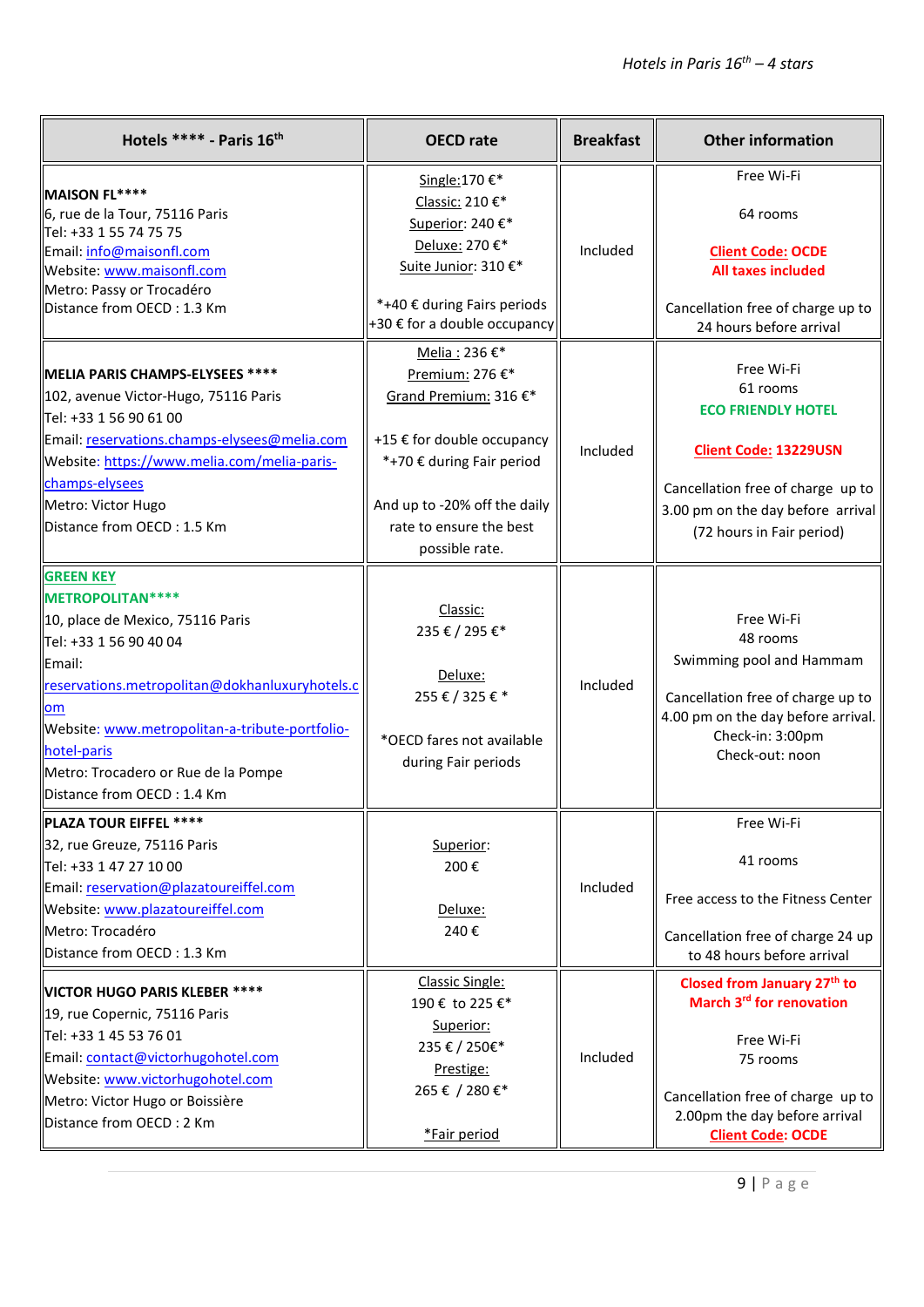| Hotels **** - Paris $16th$                                                                                                                                                                                                                     | <b>OECD</b> rate                                                                                                                                                                             | <b>Breakfast</b> | <b>Other information</b>                                                                                                                                                                                                                                                                                                                                 |
|------------------------------------------------------------------------------------------------------------------------------------------------------------------------------------------------------------------------------------------------|----------------------------------------------------------------------------------------------------------------------------------------------------------------------------------------------|------------------|----------------------------------------------------------------------------------------------------------------------------------------------------------------------------------------------------------------------------------------------------------------------------------------------------------------------------------------------------------|
| <b>IWALDORF TROCADERO *****</b><br>97, rue Lauriston, 75116 Paris<br>Tel: +33 1 45 53 92 46<br>Email: resa.trocadero@hwtparis.com<br>Website: www.hotelwaldorftrocadero.com<br><b>IIMetro: Boissière</b><br><b>IDistance from OECD: 1.9 Km</b> | Classic room:<br>165 € / 219 € *<br>Superior:<br>185 € / 229 € *<br>Sunday fare:<br>149 € / 179 €<br>+20 $\epsilon$ for double occupancy<br>*OECD rates not available<br>during Fair Periods | Included         | <b>Special OCDE offers:</b><br>Free transport between the Hotel<br>and OECD<br>-Free upgrade when available<br>-Late check out<br>-Free soft drinks Minibar<br>Free Wi-Fi<br>44 rooms<br>Book via email:<br>Resa.trocadero@hwtparis.com<br>or via the website Code: OECD19<br>Cancellation free of charge up to<br>  24 hours or 48 hours before arrival |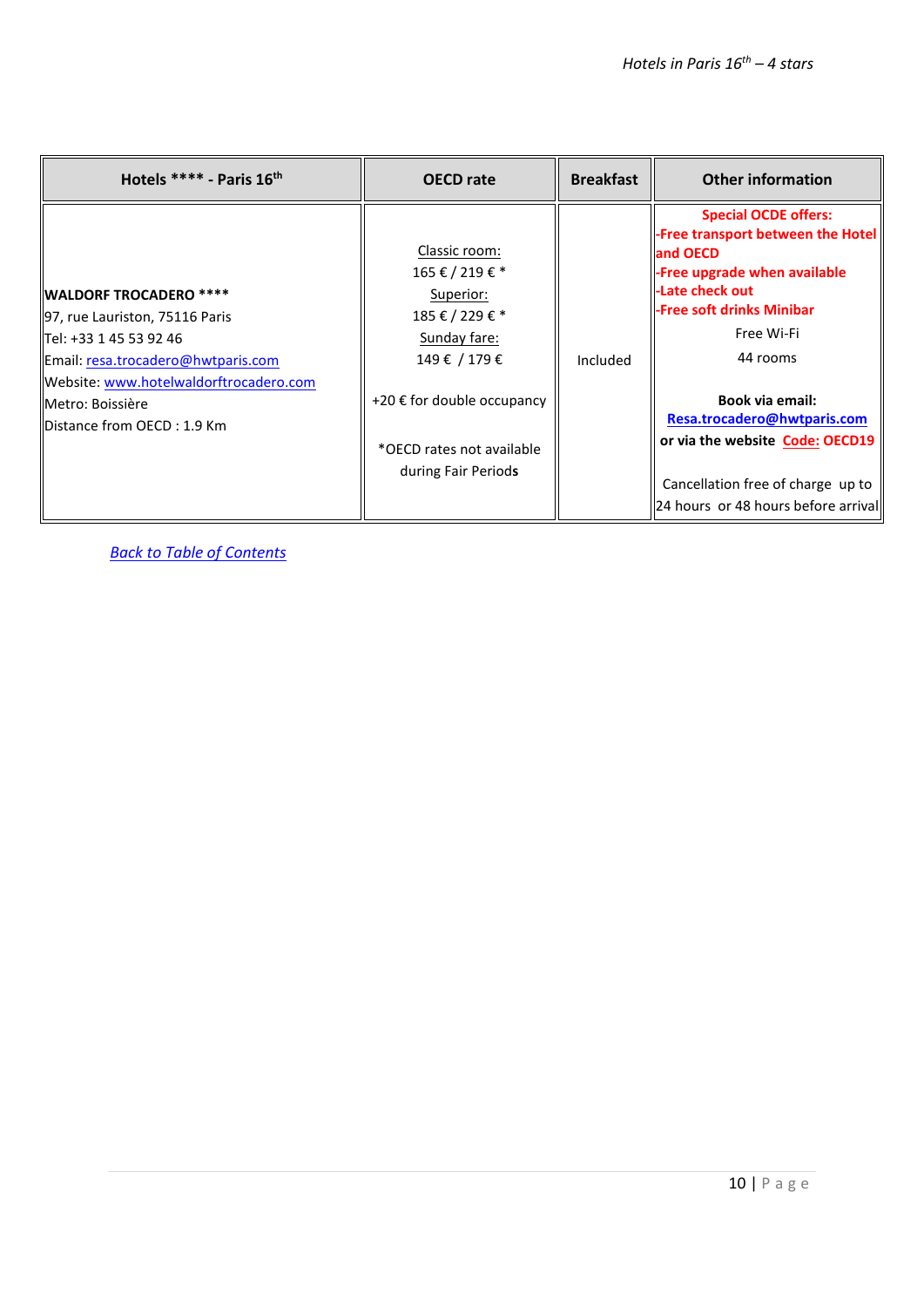<span id="page-10-0"></span>

| Hotels ***** - Paris 16th                                                                                                                                                                                                                                                          | <b>OECD</b> rate                                                                                                                   | <b>Breakfast</b> | <b>Other information</b>                                                                                                                           |
|------------------------------------------------------------------------------------------------------------------------------------------------------------------------------------------------------------------------------------------------------------------------------------|------------------------------------------------------------------------------------------------------------------------------------|------------------|----------------------------------------------------------------------------------------------------------------------------------------------------|
| LA CLEF TOUR EIFFEL PARIS *****<br>83, avenue Kléber, 75116 Paris<br>Tel: +33 1 44 05 75 75<br>Email: lacleftoureiffel@the-ascott.com<br>Website: www.the-ascott.com/la-clef-tour-eiffel-<br>paris<br>Metro: Trocadéro<br>Distance from OECD: 1.8 Km                               | Classic room:<br>255€<br>Superior Room:<br>270€<br>Deluxe Room:<br>300€<br>Crest Room:<br>319€<br><b>Executive Studio:</b><br>329€ | 25€              | Free Wi-Fi<br><b>Book by phone:</b><br>+33 1 41 05 79 79<br>or by email:<br>thecrestcollection@the-<br>ascott.com<br><b>Booking Code: OCDE</b>     |
| <b>GREEN KEY</b><br>DOKHAN'S*****<br>117, rue Lauriston, 75116 Paris<br>Tel: +33 1 53 65 66 70<br>Email:<br>reservations.dokhan@dokhanluxuryhotels.com<br>Website: www.dokhans-a-tribute-portfolio-hotel-<br>paris<br>Metro: Boissières or Trocadéro<br>Distance from OECD: 1.8 Km | Classic:<br>235 €/ 295 € *<br>Deluxe:<br>255 € / 325 € *<br>*OECD fares not available<br>during Fair periods                       | Included         | Free Wi-Fi<br>45 rooms<br>Cancellation free of charge up<br>to 4.00 pm the day before<br>arrival<br>Check-in: 3:00pm<br>Check-out: noon            |
| MAJESTIC HOTEL & SPA*****<br>30, rue la Pérouse, 75116 Paris<br>Tel: +33 1 45 01 39 93<br>Email: reservation@majestic-hotel.com<br>Website: www.majestic-hotel-spa<br>Metro: Kléber<br>Distance from OECD: 2.5 Km                                                                  | Deluxe: 275€ / 345 € *<br>Executive: 305 €/375 €*<br>Grand Deluxe: 345 €/415 €*<br>Junior Suite: 395€ / 465 €*<br>*Fair period     | 35€              | Free Wi-Fi<br>Cancellation free of charge<br>until 24 hours before arrival<br>(72 hours during Fair period)<br>Check-in: 3:00pm<br>Check-out: noon |
| RAPHAEL *****<br>17, avenue Kléber, 75116 Paris<br>Tel: +33 1 53 64 32 10<br>Email:reservation@raphael-hotel.com<br>Website: www.leshotelsbaverez.com/raphael<br>Metro: Kléber<br>Distance from OECD: 2 Km                                                                         | Classic room: 300 € / 370 €*<br>Superior: 330 € / 400€*<br>Deluxe: 360 € / 430 €*<br>Junior Suite: 410 € / 480€ *<br>*Fair period  | 40€              | Free Wi-Fi<br>83 rooms<br>Cancellation free of charge up<br>to 24 hours before the arrival<br>date<br>Check-in: 3:00pm<br>Check-out: noon          |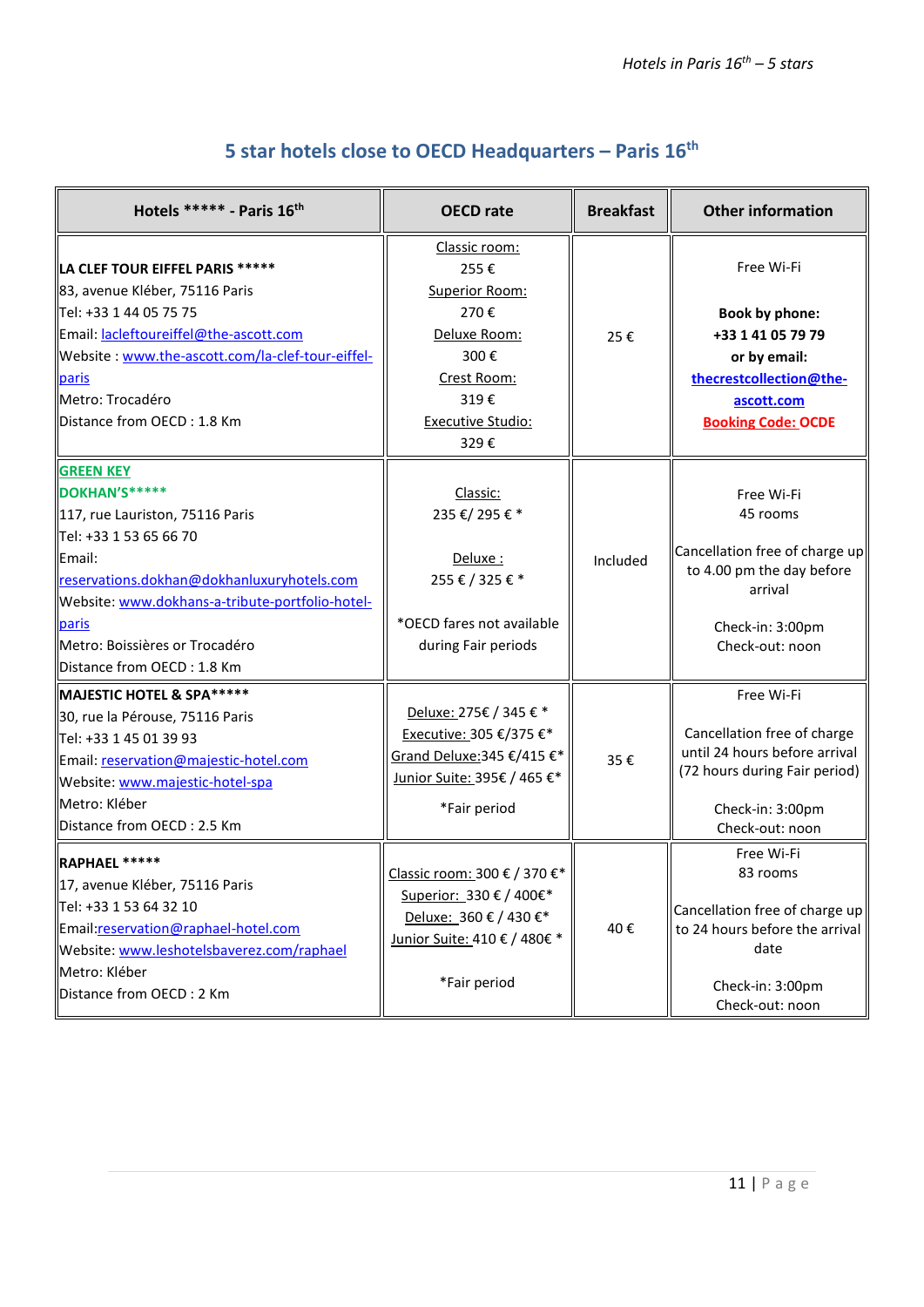| Hotels ****** - Paris 16th                                                                                                                                                                                                                                                                                                                                     | <b>OECD</b> rate                                                                                                                                         | <b>Breakfast</b> | <b>Other information</b>                                                                                                                                                                                                                                                |
|----------------------------------------------------------------------------------------------------------------------------------------------------------------------------------------------------------------------------------------------------------------------------------------------------------------------------------------------------------------|----------------------------------------------------------------------------------------------------------------------------------------------------------|------------------|-------------------------------------------------------------------------------------------------------------------------------------------------------------------------------------------------------------------------------------------------------------------------|
| <b>GREEN KEY</b><br><b>RENAISSANCE LE PARC TROCADERO *****</b><br>55-59 Avenue Raymond Poincaré, 75116 Paris<br>llTel : +33 1 44 05 66 66<br>$\vert$ Tel : + 33 1 40 99 88 08 (for booking)<br>Email: france.reservations@marriott.com<br>Website:<br>www.renaissanceparisleparctrocadero.com<br>Metro: Trocadéro or Victor Hugo<br>Distance from OECD: 1.9 Km | Superior:<br>285€*<br><b>Superior Garden View:</b><br>315€*<br>Prestige Garden View:<br>345€*<br>*preferential rates not<br>available during Fair dates. | Included         | Free Wi-Fi<br>Classified garden/Fitness<br>room<br>Cancellation free of charge<br>up to 6.00 pm the day before<br>arrival<br><b>Book directly on</b><br><b>Marriott.com</b><br>Indicate OF5 in the<br>corporate/Promotional Code<br>Check-in: 3.00pm<br>Check-out: noon |
| SOFITEL PARIS BALTIMORE TOUR EIFFEL *****<br>88 bis, avenue Kléber, 75116 Paris<br>llTel: +33 1 44 34 54 54<br>Tel: +33 1 44 34 53 01-booking<br>Email: H2789-re@accor.com<br>Website: www.accorhotels.com/baltimore-paris<br>llMetro: Boissière<br>llDistance from OECD : 2 Km                                                                                | Premium:<br>285 € / 315 €/ 500 €<br>Deluxe:<br>315 € / 345 € / 480 €<br>Junior Suite:<br>395 € / 425 € / 600 €                                           | Buffet:<br>32€   | 103 rooms<br><b>Fitness Room access</b><br>"My Bed" Concept<br>Free Wi-Fi<br><b>Client Code: AS37876</b><br><b>Access Code: OC528FR237</b><br>Cancellation free of charge :<br>up to 6.00pm on the day of<br>arrival                                                    |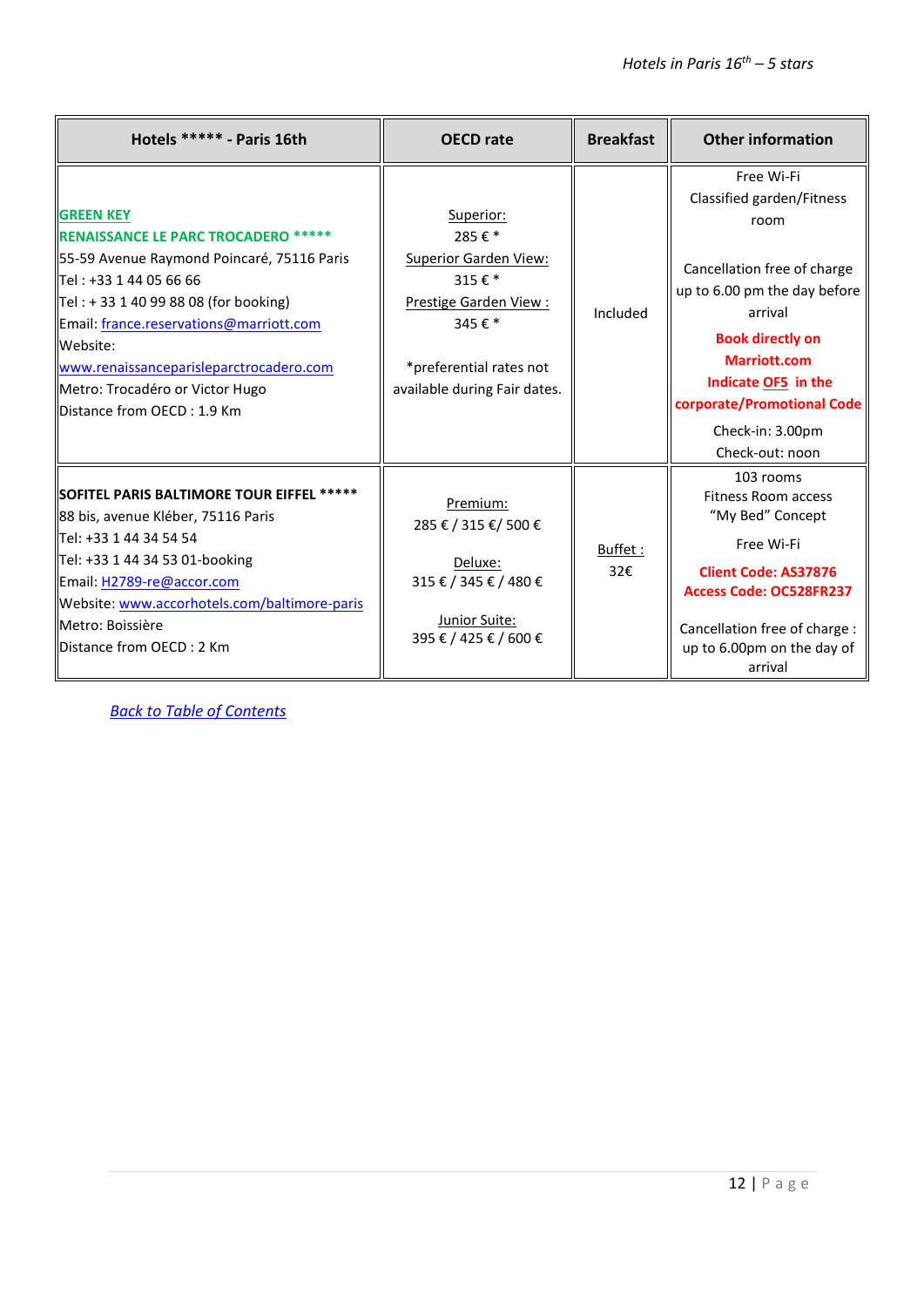#### **3 star hotels close to IEA – Paris 15th**

<span id="page-12-0"></span>

| Hotels *** - Paris 15th                                                                                                                                                                                                               | <b>OECD</b> rate                                                                                                                                                       | <b>Breakfast</b> | <b>Other information</b>                                                                                         |
|---------------------------------------------------------------------------------------------------------------------------------------------------------------------------------------------------------------------------------------|------------------------------------------------------------------------------------------------------------------------------------------------------------------------|------------------|------------------------------------------------------------------------------------------------------------------|
| <b>IEIFFEL SEINE ***</b><br>3, boulevard de Grenelle, 75015 Paris<br>llTel: +33 1 45 78 14 81<br>Email: contact@eiffelseine.com<br>Website: www.eiffelseine.com<br>Metro: Bir-Hakeim                                                  | Single: 150 € /180 €*<br>Single Club: 170 € /200 €*<br>Single Superior:<br>190 € /220 €*<br>Double: +10 to 15 €<br>following the room category<br>*During Fair periods | Included         | Free Wi-Fi<br>45 rooms<br>Free cancellation up to 24<br>hours before arrival<br><b>All taxes included</b>        |
| <b>IFRANCE EIFFEL ***</b><br>8, rue Saint Charles, 75015 Paris<br>  Tel: +33 1 45 79 33 35<br>Email: france.eiffel@escapade-paris.com<br>Website: www.franceeiffel.com<br>Metro: Bir-Hakeim or Dupleix<br>Distance from IEA : 0.45 Km | Single:<br>109€<br>Classic room:<br>125€<br>Superior:<br>139€<br>+15 € during Fair periods                                                                             | Included         | 37 rooms<br>Cancellation free of charge<br>before noon on the day<br>before arrival<br><b>All taxes included</b> |
| <b>IRELAIS SAINT CHARLES ***</b><br>72, Boulevard de Grenelle, 75015 Paris<br>Tel: +33 1 40 58 00 57<br>Email: rcs@relaisstcharles.fr<br>Website: relais-saint-charles.com<br>Metro: Dupleix<br><b>IDistance from IEA: 0.7 Km</b>     | Single:<br>135€<br>Classic room:<br>149€<br>Superior:<br>159€<br>+15 € during Fair periods                                                                             | Included         | 38 rooms<br>Cancellation free of charge<br>before noon on the day<br>before arrival<br><b>All taxes included</b> |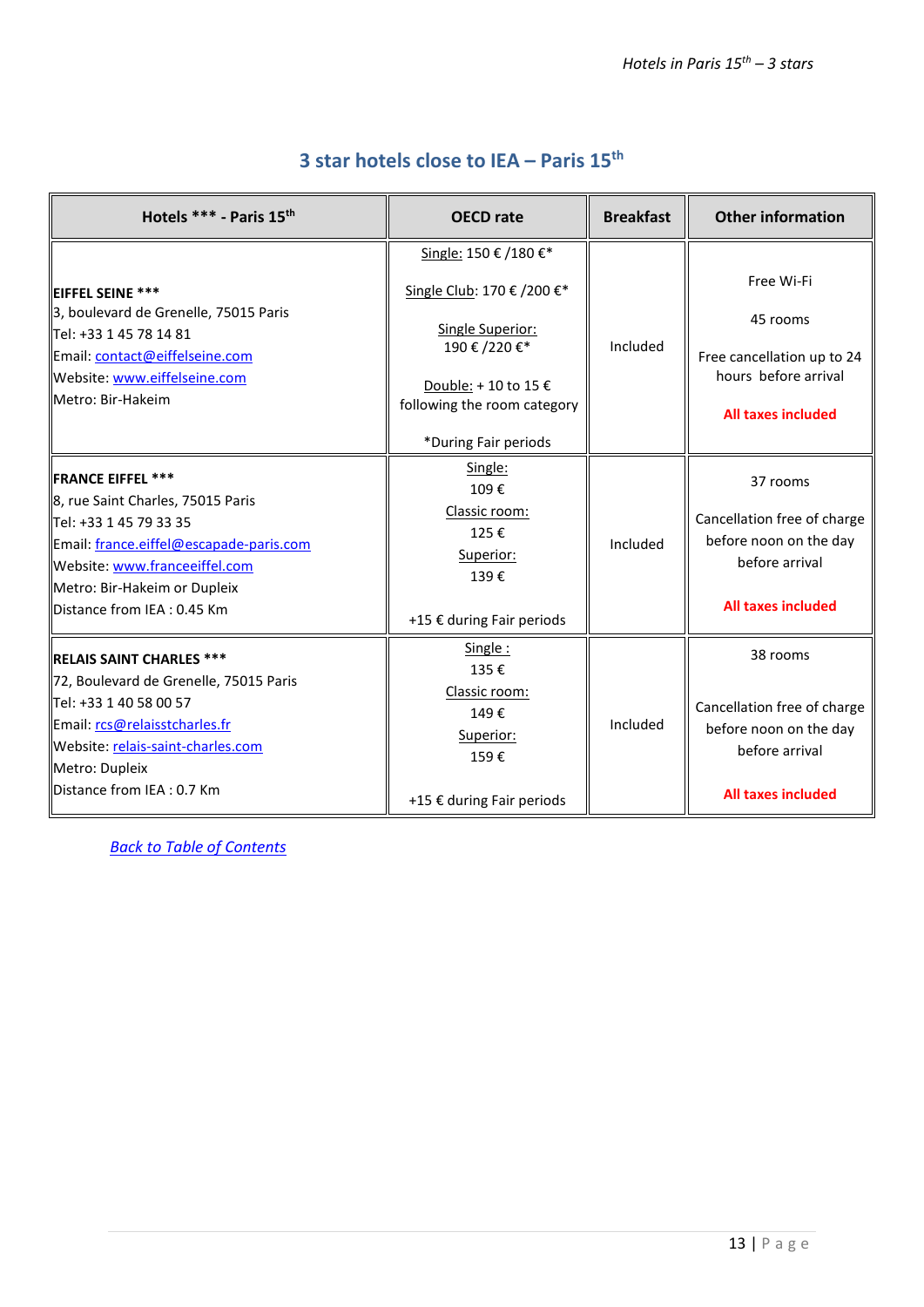## **4 star hotels close to IEA – Paris 15th**

<span id="page-13-0"></span>

| Hotels **** - Paris 15th                                                                                                                                                                                                                                                                                                          | <b>OECD</b> rate                                                                                                                                                                                    | <b>Breakfast</b> | <b>Other information</b>                                                                                                                                                                                                                                                    |
|-----------------------------------------------------------------------------------------------------------------------------------------------------------------------------------------------------------------------------------------------------------------------------------------------------------------------------------|-----------------------------------------------------------------------------------------------------------------------------------------------------------------------------------------------------|------------------|-----------------------------------------------------------------------------------------------------------------------------------------------------------------------------------------------------------------------------------------------------------------------------|
| <b>CITADINES TOUR EIFFEL ****</b><br>132, boulevard de Grenelle, 75015 Paris<br>Tel: +33 1 53 95 60 00<br>Email: eiffel@citadines.com<br>Website: www.citadines.com/paris/tour_eiffel<br>Metro: La Motte-Picquet-Grenelle<br>Distance from IEA: 1.1 Km                                                                            | <b>Studio Classic:</b><br>143 € to 177 €*<br><b>Studio Eiffel Tower view:</b><br>172 € to 212 €*<br>*Depending on the nights<br>booked - lower Prices                                               | 16€              | Free Wi-Fi<br>104 rooms<br><b>Book by phone:</b><br>+33 1 41 05 79 70<br>or via email:<br>corporate@citadines.com<br><b>Booking code: OCDE</b>                                                                                                                              |
| ISO 9001/14001<br><b>NOVOTEL PARIS TOUR EIFFEL ****</b><br>61, Quai de Grenelle, 75015 Paris<br>Tel: +33 1 40 58 20 00<br>Tel - For Booking: +33 1 40 58 21 37<br>Email: H3546-re1@accor.com<br>Website: www.novotel.com/paris-tour-eiffel<br>Metro: Bir-Hakeim or Javel<br>Distance from IEA: 0.9 Km<br>Distance from OECD: 2 Km | Single:<br>198 €/ 210 €<br>Superior Single:<br>218€/230€<br>Preferential rates not<br>available during Fair<br>dates.                                                                               | Included         | Free Wi-Fi<br>764 rooms<br>Free access to the Fitness center,<br>pool and sauna<br>Cancellation free of charge<br>before 6PM on arrival day<br><b>Client Code: AS37876</b><br>Access Code: OC528FR237                                                                       |
| MERCURE PARIS CENTRE TOUR EIFFEL ****<br>20, rue Jean Rey, 75015 Paris<br>Tel: +33 8 25 80 17 17 or +33 8 25 80 17 17<br>Email: H2175@accor.com<br>Website: www.mercure-paris-suffren-tour-eiffel<br>Metro: Bir-Hakeim<br>Distance from IEA: 0.3 Km                                                                               | Standard Room:<br>180 up to 300 €*<br>Privilege room:<br>$+30 \text{ } \in$<br>Privilege room with Tower<br>Eiffel view:<br>$+70 \epsilon$<br>Junior Suite:<br>+100€<br>*according to booking dates | Included         | Free Wi-Fi<br>Free access to the Fitness centre<br>Restaurant terrace<br>405 rooms<br><b>Client Code: AS37876</b><br><b>Preferential Code: 1342862</b><br><b>Access Code: OC528FR237</b><br>Preferably by mail:<br>h2175-re10@accor.com<br>or by phone:<br>+33 8 25 801 717 |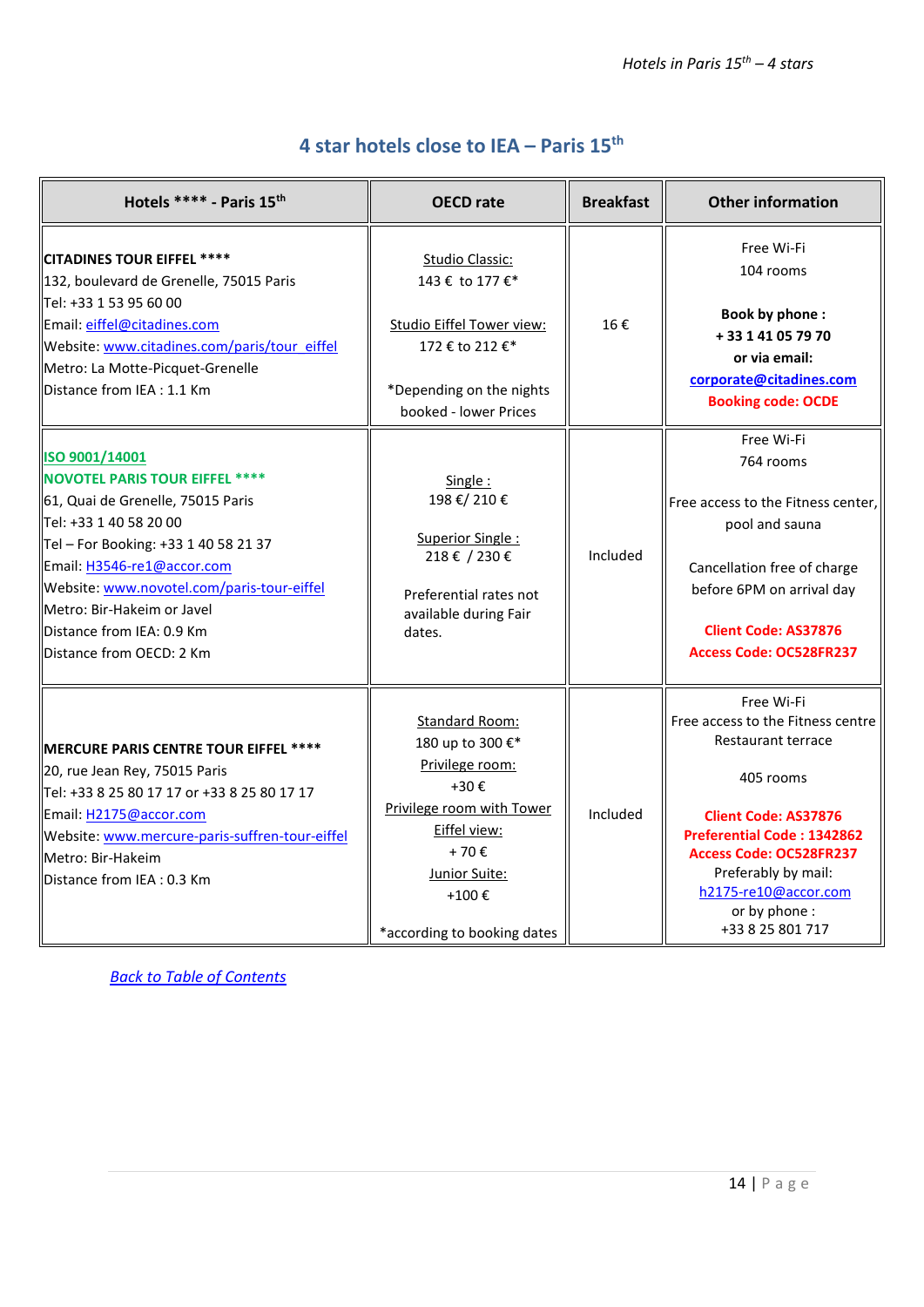### **3 star hotel in Boulogne**

<span id="page-14-0"></span>

| Hotel *** in Boulogne                                                                                                                                                                                                                                             | <b>OECD</b> rate                                                           | <b>Breakfast</b> | <b>Other information</b>                                                                                                                                                                       |
|-------------------------------------------------------------------------------------------------------------------------------------------------------------------------------------------------------------------------------------------------------------------|----------------------------------------------------------------------------|------------------|------------------------------------------------------------------------------------------------------------------------------------------------------------------------------------------------|
| <b>ACANTHE ***</b><br>9-11 rond-point Rhin et Danube<br>92100 Boulogne Billancourt<br>llTel: +33 1 46 99 10 40<br>Email:info@hotelacanthe.com<br>Website: www.hotelacanthe.com<br>Metro: Boulogne-Pont de Saint Cloud<br>Distance from OECD(Boulogne): 0.6 Km     | Single: 140 €<br>Double: 155€                                              | 16€              | Free Wi-Fi<br>69 rooms<br>Direct booking on the Website by<br>filling in the Promo Code field with<br>the Client Code: OCDE<br>Cancellation free of charge:<br>before 4.00pm on day of arrival |
| <b>ALPHA PARIS TOUR EIFFEL***</b><br>26 rue Emilie Landrin, 92100 Boulogne Billancourt<br>  Tel: +33 1 46 05 80 51<br>Email: hotel@alpha-paris-hotel.com<br>Website: www.alpha-paris-hotel.com<br>llMetro : Marcel Sembat<br>Distance from OECD (Boulogne) : 2 km | Standard:<br>129€/159€*<br>Superior:<br>159€/185€*<br>*During Fair periods | Included         | Free Wi-Fi<br>34 rooms<br>Cancellation free of charge before<br>6.00pm the day before arrival<br>Direct booking on the Website by<br>filling in the Promo code field with<br>the code: OCDE    |
| <b>OLYMPIC***</b><br>69 avenue Victor Hugo, 92100 Boulogne Billancourt<br>  Tel: +33 1 46 05 20 69<br>Email: hotel@hotel-olympic.com<br>Website: www.hotel-olympic.com<br>llMetro : Marcel Sembat<br>Distance from OECD (Boulogne) : 1,9 km                       | Standard:<br>129€/159€*<br>Superior:<br>159€/185€*<br>*During Fair periods | Included         | Free Wi-Fi<br>36 rooms<br>Cancellation free of charge before<br>6.00pm the day before arrival<br>Direct booking on the Website by<br>filling in the Promo code field with<br>the code: OCDE    |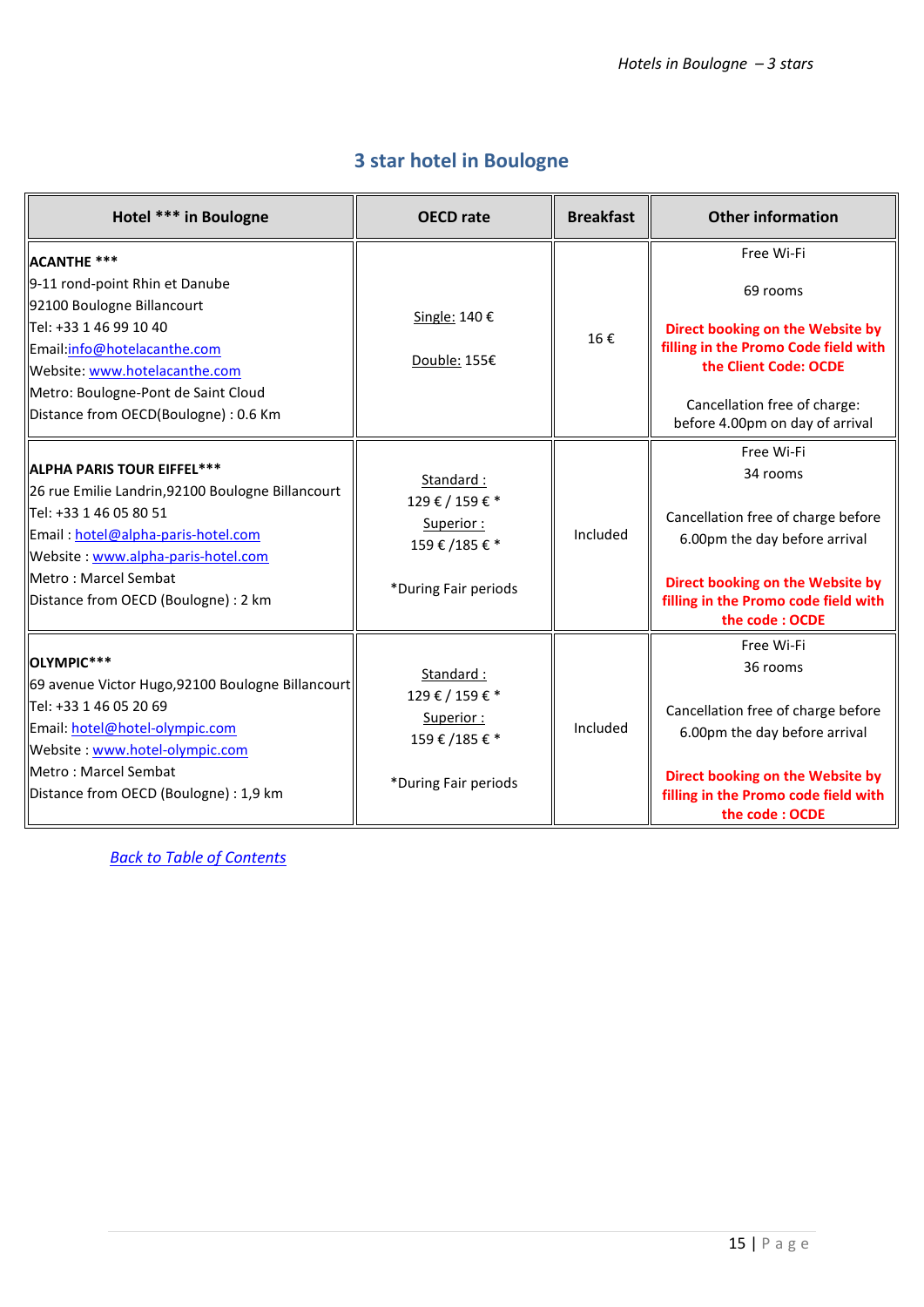<span id="page-15-0"></span>

| Hotel **** in Boulogne                                                                                                                                                                                                                                                                                                                                            | <b>OECD</b> rate                                                                                                                     | <b>Breakfast</b>                                                                                 | <b>Other information</b>                                                                                                  |
|-------------------------------------------------------------------------------------------------------------------------------------------------------------------------------------------------------------------------------------------------------------------------------------------------------------------------------------------------------------------|--------------------------------------------------------------------------------------------------------------------------------------|--------------------------------------------------------------------------------------------------|---------------------------------------------------------------------------------------------------------------------------|
| <b>GREEN KEY</b><br><b>COURTYARD MARRIOTT ****</b><br>114 Route de la Reine<br>92100 Boulogne Billancourt<br>lTel: +33 1 81 89 06 80<br>$Tel: + 33 1 40 99 88 09$ (for booking)<br>Email: France.reservations@marriotthotels.com<br>Website: www.marriott.fr/courtyard-paris-<br>boulogne<br>Metro: Boulogne- Jean Jaurès<br>Distance from OECD(Boulogne) :1.1 Km | Standard:<br>185€*<br>Business:<br>205 € $*$<br>(Breakfast Buffet included)<br>Preferential rates not<br>available during Fair dates | Continental:<br>9.5 $\epsilon$<br>Buffet:<br>18€*<br>*Included in<br>category<br><b>Business</b> | Free Wi-Fi<br>113 rooms<br><b>Client Code: OF5</b><br>Cancellation free of charge:<br>24 hours or 48 hours before arrival |

## **4 star hotel in Boulogne**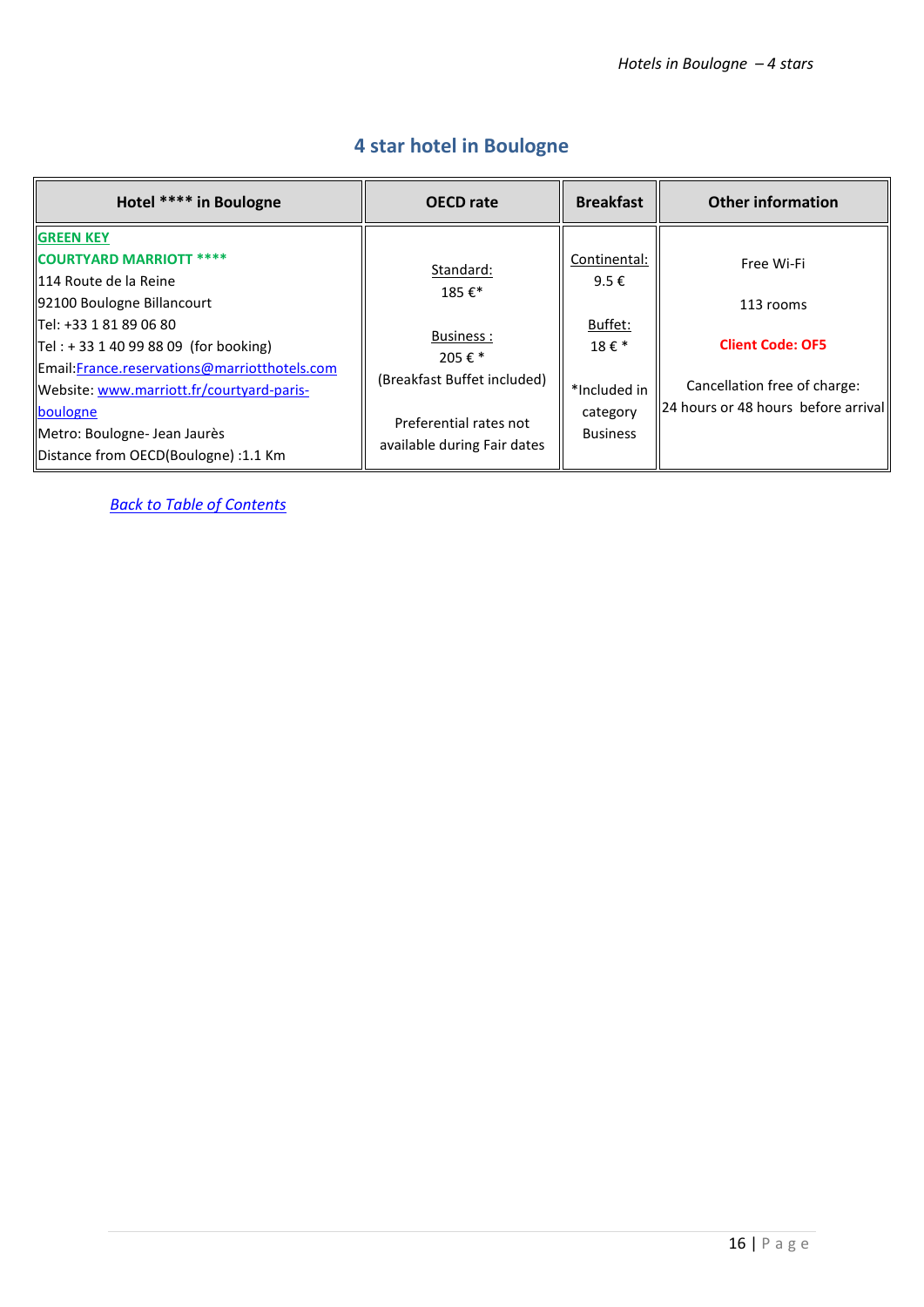#### **Hotels in Berlin**

<span id="page-16-0"></span>**The OECD Washington Centre has negotiated discounts with local hotels. These rates are exclusively dedicated to OECD agents For more information, consult the OECD Intranet Forum for Travellers, see link below: <https://community.oecd.org/community/travel-security>**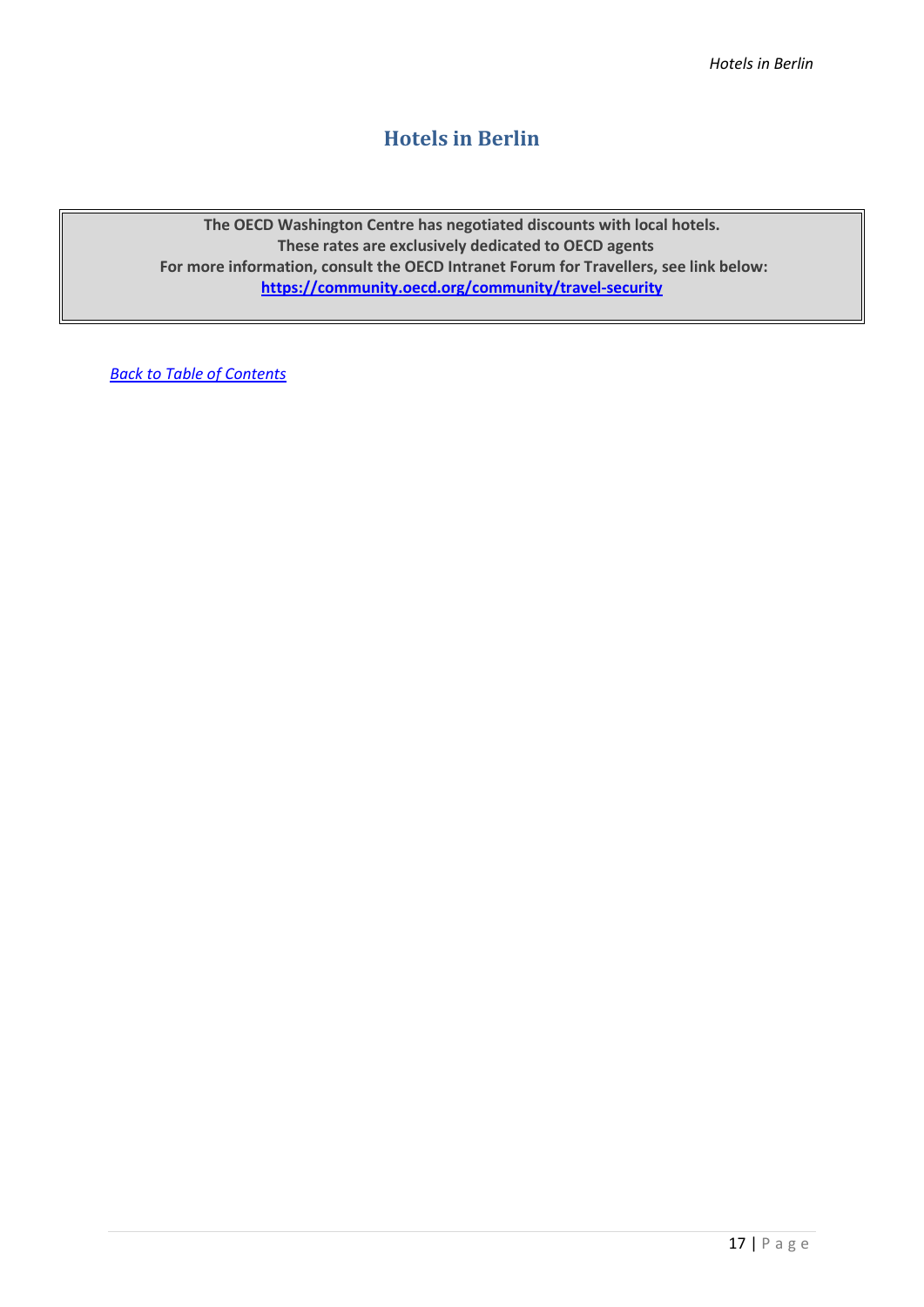<span id="page-17-0"></span>

| Hotel **** in Mexico                                                                                                                                                                                                                   | <b>OECD</b> rate                                                                         | <b>Breakfast</b> | <b>Other information</b>                                                                                                                                                     |
|----------------------------------------------------------------------------------------------------------------------------------------------------------------------------------------------------------------------------------------|------------------------------------------------------------------------------------------|------------------|------------------------------------------------------------------------------------------------------------------------------------------------------------------------------|
| CAMINO REAL POLANCO MEXICO *****<br>Mariano Escobedo 700<br>Col. Anzures<br>Mexico D.F 11590<br>Tel: +52 (55) 52 63 88 88<br>Fax: +52 (55) 52 63 54 32<br>Email: reservas.mex@caminoreal.com.mx<br>Website: www.caminoreal.com/polanco | Luxury Room:<br>3,300 MXN<br>Garden View:<br>3,700 MXN<br>Camino Real Club:<br>4.500 MXN | Included         | Free Wi-Fi<br>Located in the in the<br>exclusive financial and<br>business district of Polanco<br>Check In: 3 pm<br>Check Out: 1 pm<br><b>Agreement Code:</b><br><b>OCDE</b> |

### **5 star hotel in Mexico**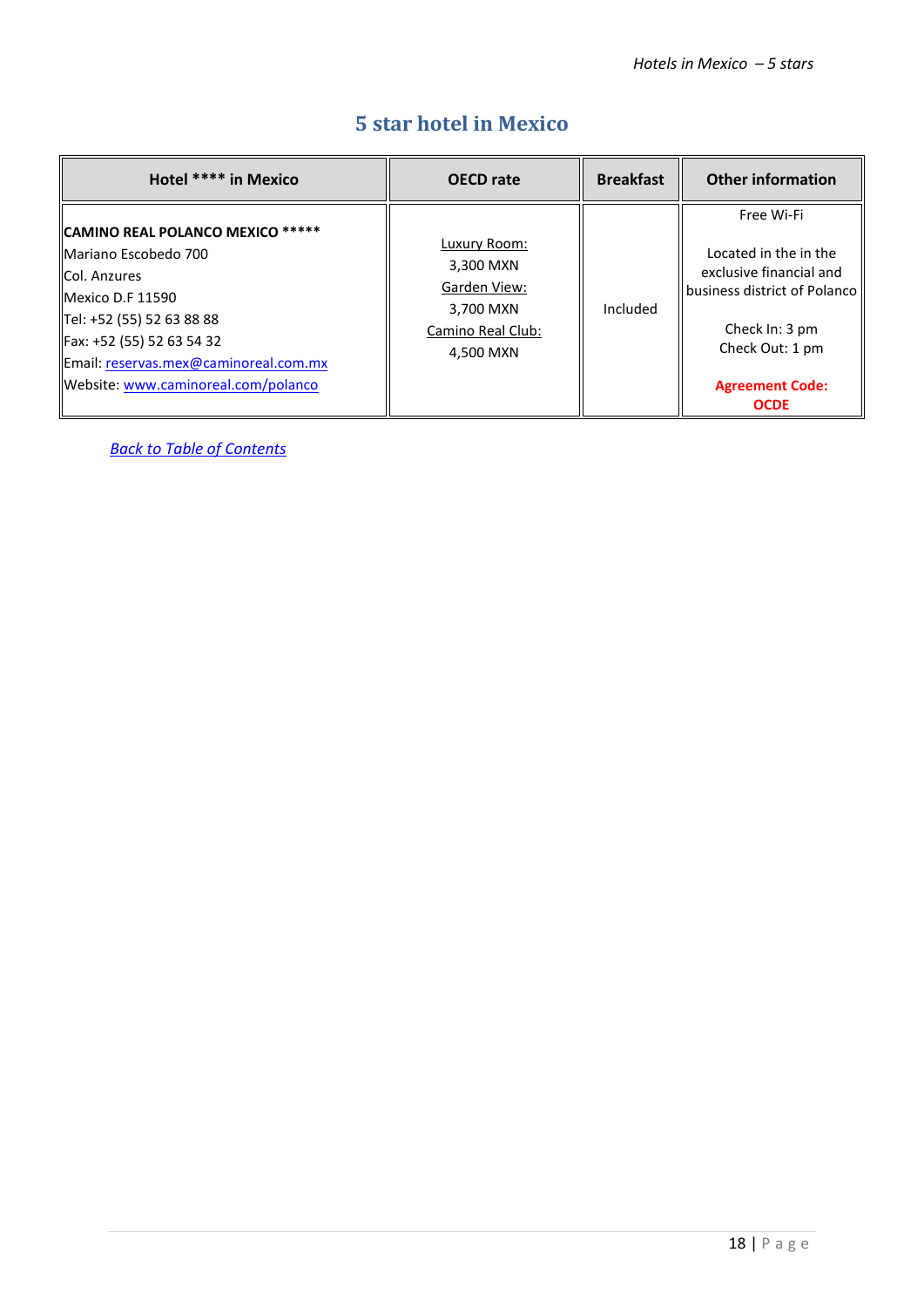### <span id="page-18-0"></span>**Hotels in Tokyo**

| The OECD Tokyo Centre has negotiated discounts with local hotels<br>These rates are exclusively dedicated to OECD agents      |
|-------------------------------------------------------------------------------------------------------------------------------|
| For more information on the OECD Intranet Forum for Travellers, see link below:<br>https://community.oecd.org/docs/DOC-150246 |
| <b>IMPERIAL HOTEL</b>                                                                                                         |
| 1-1, Uchisaiwaicho 1-Chome                                                                                                    |
| Chiyoda-Ku                                                                                                                    |
| Tokyo 100-8558                                                                                                                |
| Tél: +81-3-3504-1251                                                                                                          |
| Email: room.reservation.tky@imperialhotel.co.jp                                                                               |
| Website: www.imperialhotel.co.jp                                                                                              |
| <b>DAI-ICHI HOTEL</b>                                                                                                         |
| 1-2-6, Shimbashi                                                                                                              |
| Minato-Ku                                                                                                                     |
| Tokyo 105-8621                                                                                                                |
| Tél: +81-3-3501-4411                                                                                                          |
| Tél: +81-3-3596-8405- for booking                                                                                             |
| Email: reserve@daiichi-hotel.co.jp                                                                                            |
| <b>DAI-ICHI HOTEL ANNEX</b>                                                                                                   |
| 1-5-2, Uchisaiwai-cho                                                                                                         |
| Chiyoda-Ku                                                                                                                    |
| Tokyo 100-0011                                                                                                                |
| Tél: +81-3-3503-5611                                                                                                          |
| Tél: +81-3-3596-8405- for booking                                                                                             |
| Email: reserve@daiichi-hotel.co.jp                                                                                            |
|                                                                                                                               |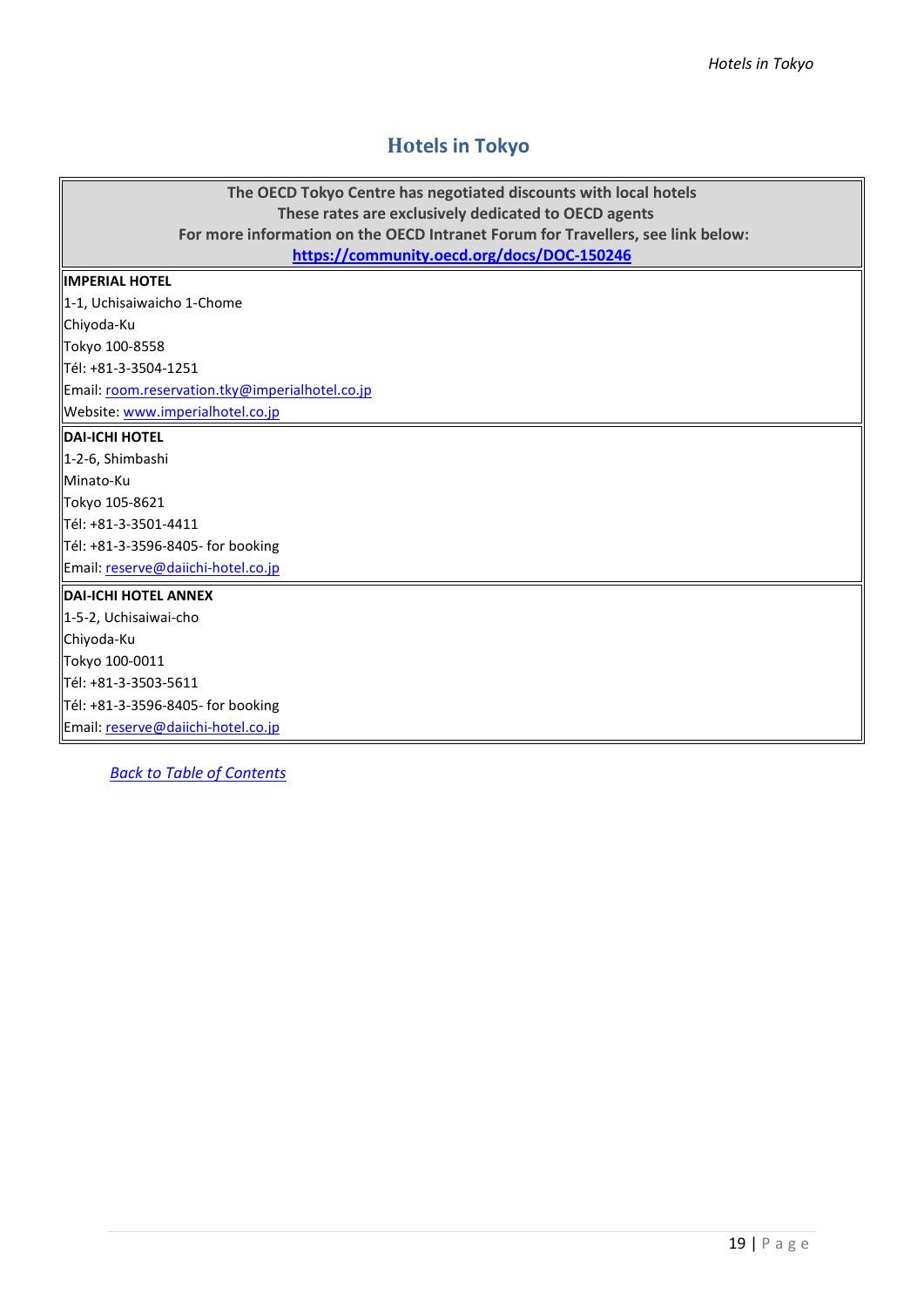#### <span id="page-19-0"></span>**Hôtels in Washington**

**The OECD Washington Centre has negotiated discounts with local hotels. These rates are exclusively dedicated to OECD agents For more information, consult the OECD Intranet Forum for Travellers, see link below:** <https://community.oecd.org/message/42316#42316>